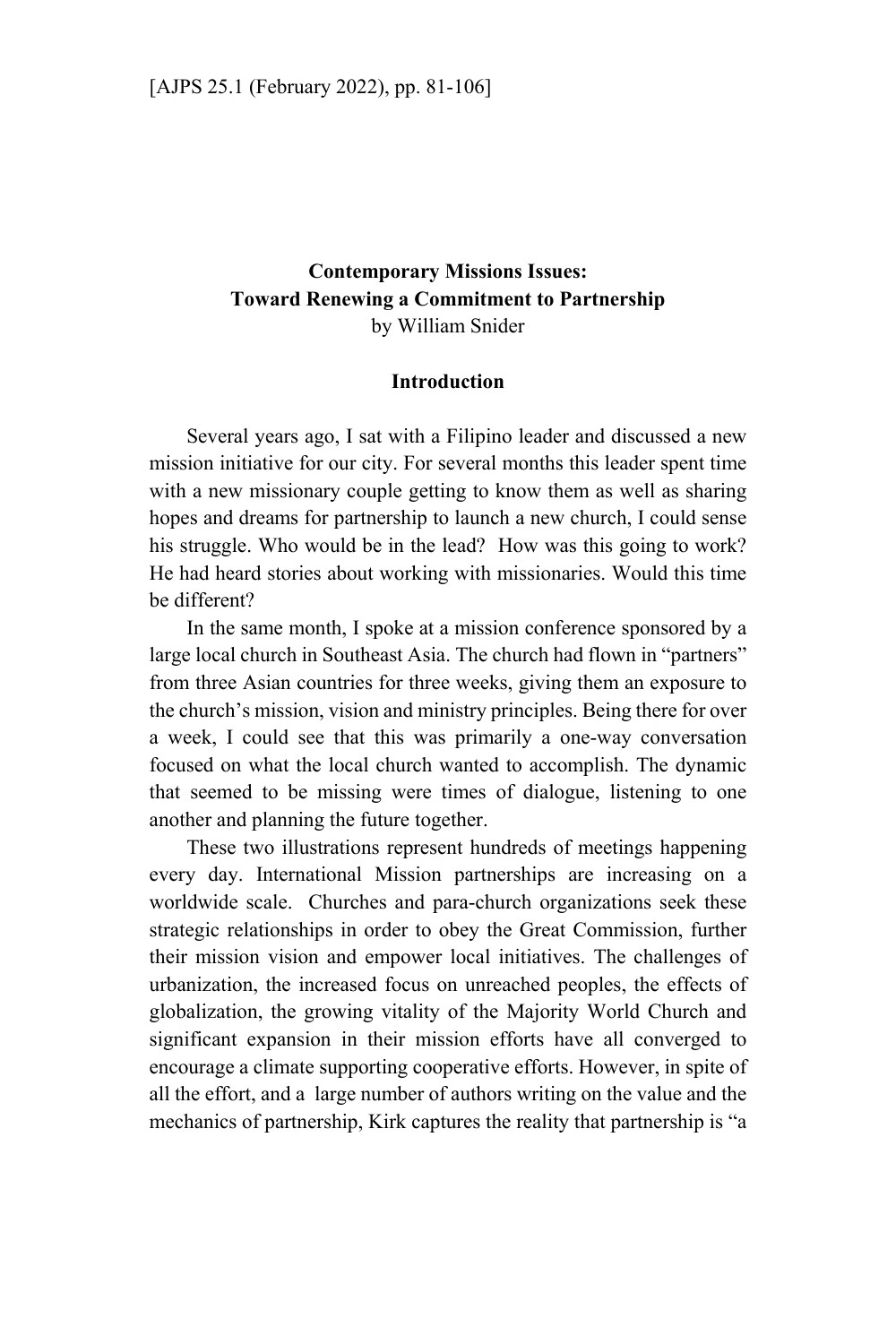wonderful idea, pity about the practice!"<sup>1</sup> Are there missing ingredients that can further international partnership efforts with the Majority World Church?

This article will contend that international mission partnerships struggle in praxis due to a lack of emphasis on a Biblical theology of partnership, which includes recognizing the vital role of the Holy Spirit, due to a lack of understanding the necessity of relationships based on mutuality and reciprocity where power is shared, and due to a lack of sensitivity to listen and learn what partnership means to the Majority World Church. In exploring a Biblical foundation for partnership, I will examine the meanings of *koinonia* in the New Testament, with a focus on Paul's writings. I will also identify briefly several key passages in New Testament where the Holy Spirit is an active participant in partnerships. In exploring the importance of relationships, I will review literature from contemporary authors on the significance of mutuality in mission partnerships. Finally, in suggesting what the Majority World Church can contribute to the conversation about mission partnerships, I will draw on the literature and my conversations with Majority World Assemblies of God church leaders in the Philippines and Southeast Asia. In concluding remarks, I will suggest several missiological implications for workers serving in cross-cultural settings. Initiating international mission partnerships is a complex subject. This paper is an attempt to identify fruitful areas for further discussion and research.

### **Partnership: Toward Biblical Foundations**

There is significant evidence to believe that partnership was a vital missiological concern to the Apostle Paul. In his writing he modeled principles of working with local groups of believers. Roland Allen writes that Paul had a "profound belief and trust in the Holy Spirit indwelling his converts and the churches . . ."<sup>2</sup> This trust in the Spirit enabled Paul to call men and women to a deep fellowship and participation in the gospel. Paul mobilized and mentored fellow workers as he shared his call and life with them by means of nurturing partnerships.

 $\frac{1}{1}$ <sup>1</sup>J. Andrew Kirk, *What is Mission: Theological Explorations*, (Minneapolis: Fortress Press, 2000), 191. 2

Roland Allen, *Missionary Methods, St. Paul's or Ours?* (Grand Rapids: William B. Eerdmans Publishing, 1962), vii.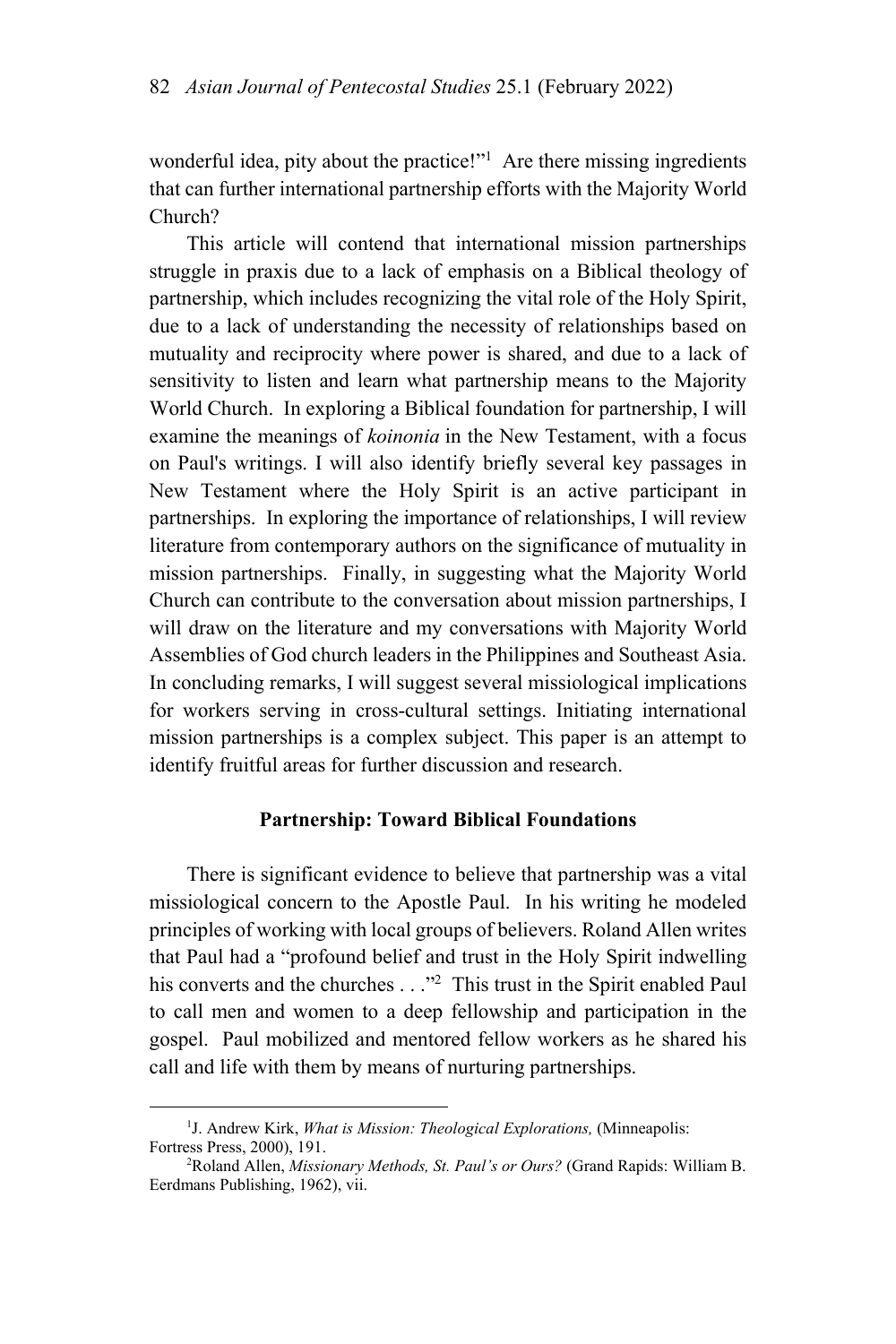The word partnership is found only once in the New International Version (NIV), in Paul's letter to the Philippians, "I thank my God every time I remember you . . . because of your partnership in the Gospel from the first day until now," (Phil 1:3, 5[NIV]). However, partnership comes from the Greek word, *koinonia,* which occurs many times in the New Testament and expands the idea to offer a more fully developed meaning. Kittel writes, "Paul uses koinonia for the religious fellowship (participation) of the believer in Christ and Christian blessings, and for the mutual fellowship of believers."3 Barclay describes koinonia as sharing of friendship, practical sharing with those less fortunate, and partnership in the work.4 According to Hauck, the noun "*[koinonos]*  means 'fellow', 'participant'. It implies fellowship or sharing with someone or in something."

"*[koinoneo]. . .* means 1. 'to share with someone (to be koinonos) in something which he has,' 'to take part,' 2. more rarely, 'to have a share with someone (to be fellow) in something which he did not have,' 'to give a part,' 'to impart'". "*[koinonia],* an abstract term from Koinonos and Koinoneo, denotes 'participation,' 'fellowship,' esp. with a close bond. It expresses a two-sided relation."5

In essence the aspects of 'fellow and participant' in *koinonia* encourages us to see a depth of relationship and mutuality of sharing between the fellows or believers and individuals and groups. A brief review of selected texts using *koinonia* or *koinonos* gives a sense of the relationship.

In Acts 2:42, (*koinonia,* fellowship): "they devoted themselves . . . to the fellowship" denotes a sharing of life. In 2 Cor 13:14 (*koinonia,*  fellowship): "the fellowship of the Holy Spirit" expresses a deep spiritual fellowship or sharing of life. In 2 Cor 1:7 (*koinonos,* fellowship): "you share in our sufferings. . . " conveys sharing in suffering. In 2 Cor 8:23 (*koinonos,* partner): "he is my partner and fellow worker" denotes a partnership in ministry.

Paul also uses *koinonia* in Rom 15:26, 2 Cor 8:4 and 9:13 explicitly regarding the taking of offerings. In 2 Corinthians 9:13 *(koinonia/* 

 <sup>3</sup> Gerhard Kittel, ed., Geoffrey Bromily, trans., *Theological Dictionary of the New Testament,* Vol. 3, s.v. "Koinonia." (Grand Rapids: William B. Eerdmans, 1965), 789- 809. 4

William Barclay, *New Testament Words,* (Philadelphia: The Westminster Press, 1974), 174.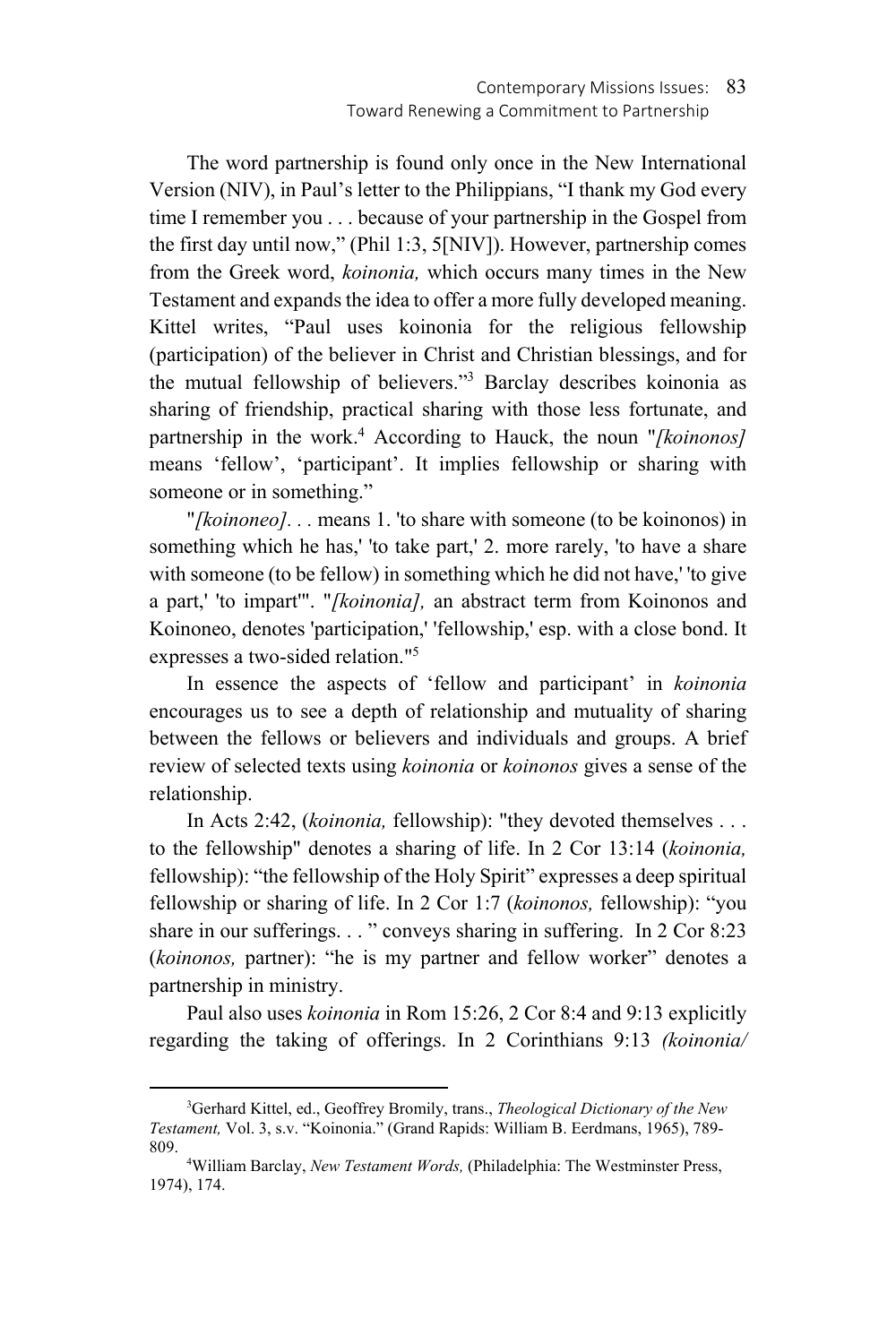share/contribution): "your generosity in sharing with them" (NIV) speaks to sharing material blessings. The breadth of meanings and application to relationships suggests a sharing of life in all of its aspects.

Andrew Lord commenting on *koinonia* and its impact on understanding partnership writes "The most basic meaning of *koinonia*  is 'partaking together in' a group which has a common identity, goals and responsibilities'. This picks up on the shared vision, values and functions already articulated. It is notable that *koinonia* involves both sharing the good blessings (cf. 1 Cor 12:7) and the sufferings (2 Cor 1:7; Col 1:24; Phil 3:10)."5

In Philippians Paul uses the word *koinonia* on four occasions: "partnership in the gospel" (1:5), "fellowship with the Spirit" (2:1), "fellowship of sharing in his sufferings" (3:10), and "share in my troubles" (4:14). In Philippians 4:15, Paul uses *koinoneo* to express the Philippians financial sharing with him in the ministry. In this one book, Paul expresses four meanings of the idea of partnership: partnership in ministry, a deep spiritual fellowship, a sharing of suffering and sharing practical help with those in need. All of these meanings are in the context of a strong missional relationship between the apostle and a local congregation.

Swift believes that the central theme of Philippians is partnership and notes, "In this epistle every single reference Paul makes to another person is made in connection with that person's *koinonia,* his partnership in the gospel."<sup>6</sup> He calls Phil 1:3-6 as "the cameo of the entire epistle" and suggests that Paul's appeal in 1:27 to walk worthy was based on the premise that, ". . . to become more effective partners of the gospel they must walk in unity with one another and in steadfastness against opponents of the faith."7 The next chapters of Philippians then speak to unity based on the example of Christ and to steadfastness based on identification with Christ's sufferings.

 $\frac{1}{5}$ <sup>5</sup> Andrew Lord, *Spirit Shaped Mission: A Holistic Charismatic Theology*, (Waynesboro, GA: Authentic Press, 2005), 119. 6

Robert C. Swift, "The Theme and Structure of Philippians", *Bibliotheca sacra*, 141 no 563 (July-September 1984): 238, 246 http://web.ebscohost.com/ehost/detail?vid= 18&hid=103&sid=8e16624d-9cf4-47e7-8445-3d2530f2e206%40sessionmgr113&bdata= JnNpdGU9ZWhvc3QtbGl2ZQ%3d%3d#db= rfh&AN= ATLA0000925173 (accessed on February 27, 2010). 7

<sup>&</sup>lt;sup>7</sup>Ibid., 244.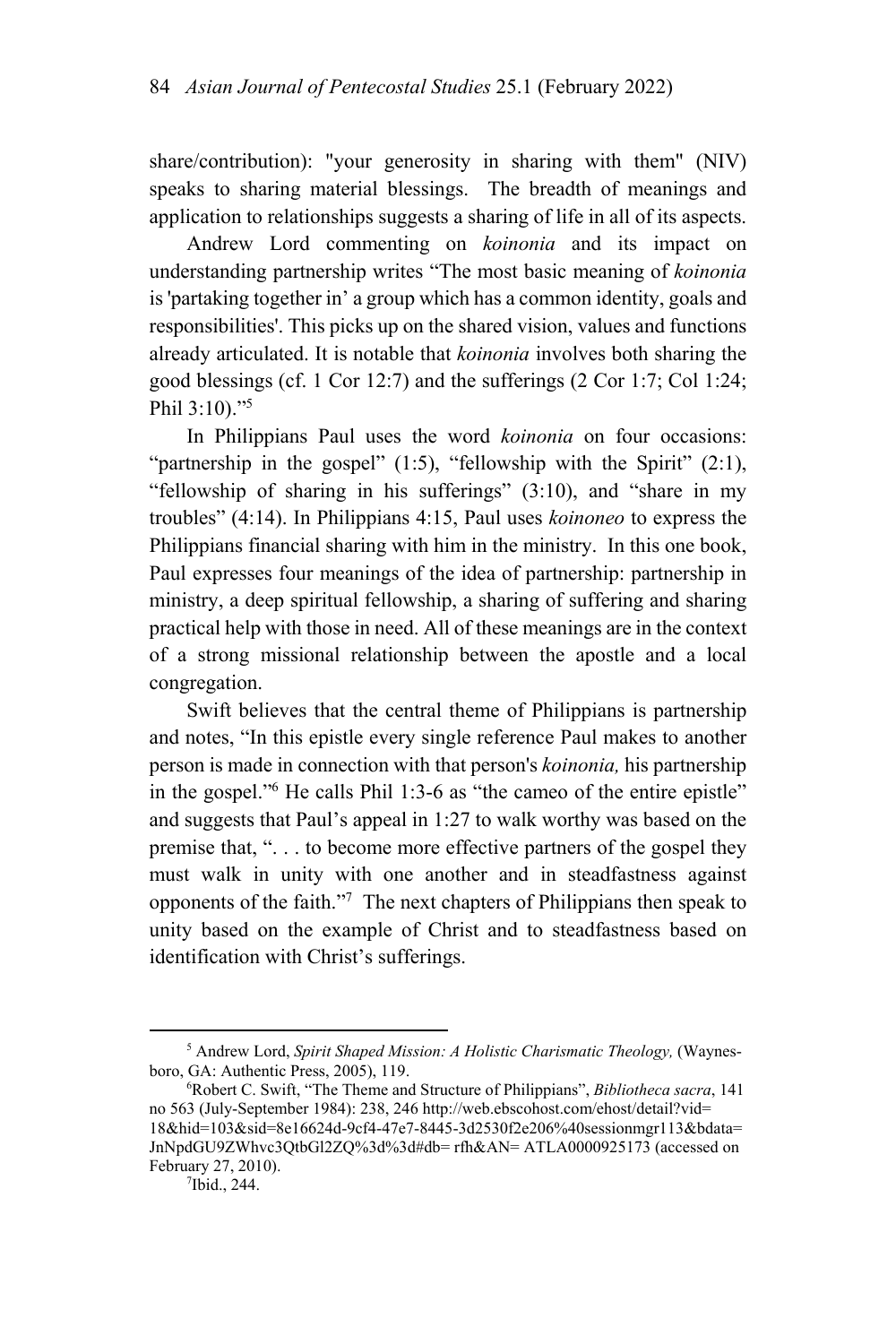Beyond the use of *koinonia* in expressing how believers are to work together, Paul also makes use of metaphor to convey his belief in partnership. He describes the church as the body of Christ in Romans 12, 1 Corinthians 12-14, Ephesians 2, 3 and 4, and in Colossians 3. This is a body where "God has arranged the parts . . . just as he wanted them to be" (1 Cor 12:18). Each part of the body has an important function. One part, like the eye, cannot say to the hand that "I don't need you" (1 Cor 12:21). At the same time, a part of the body cannot say, "Because I am not a hand, I do not belong to the body" (1 Cor 12:15a). Paul's concern in using the body of Christ theme in Corinth is to show how the diversity of gifts must work toward unity and mutual interdependence among God's people. Whether this chapter is applied in a local setting or to the global Church, this metaphor is a classic description of partnership and the intimate relationship we are called to share with one another.

Finally, Paul's view of partnership can be seen in how he shows high regard for his many fellow workers. (Rom 16:3, 9, 21; 1 Cor 4:17, 16:10, 16; 2 Cor 8:23; Phil 2:25, 4:2-3; Philemon 1, 24; Col 4:11). In Romans 16 alone he greets or commends thirty-six men and women and a number of unnamed believers who are serving the Lord. These expressions of cooperation and sharing of the ministry with people from many different ethnic backgrounds are another illustration of his strong view of partnership.

Partnership with local believers was a hallmark of Paul's ministry. His choice of the word *koinonia*, his use of metaphors to express the believer's oneness in Christ, his appeal for cooperation and his high regard for his co-workers all point to the value he places on partnership in the gospel work. The Church has drifted from the Biblical pattern of ministry relationships cultivated by the Apostle. From a western perspective, there is a pragmatic approach to collaboration which emphasizes methods, money and management. This has reduced missions to methodology, and has had the effect of "de-theologizing and de-spiritualizing missions."8 The end result is mission partnerships based on business-like agreements. This will not allow for the full potential that Paul expected as he shared life with his fellow workers.

 $\frac{1}{8}$ Peter Kuzmic, AGTS Class "Contemporary Issues in Missions," December 7, 2009.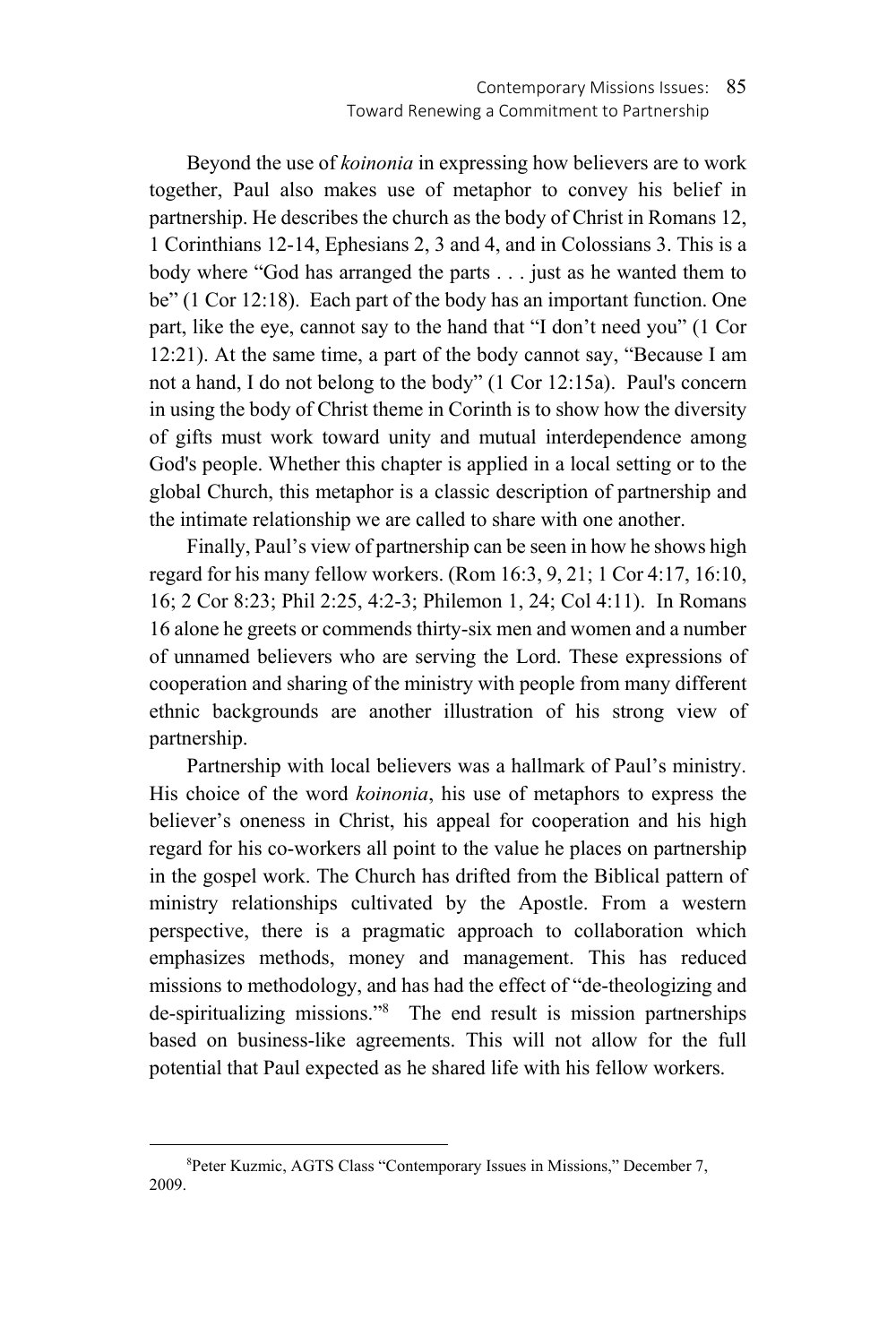The fact that we are one in Christ is the basis of partnership in ministry. But the vital role of the Holy Spirit in partnerships seems to be a neglected area as very few authors address this subject. The Spirit is the active member of the Trinity in bringing the church together. Paul writes to the church in Corinth, "For we were all baptized by one Spirit into one body—whether Jews or Greeks, slave or free—and we were all given the one Spirit to drink" (1 Cor. 12:13). Paul is saying that it is the Spirit that has made us one. From this oneness Paul develops his body of Christ metaphor for partnership. He writes to the church in Ephesus that unity and cooperation are the anticipated norm, where there is "one body and one Spirit. . . one Lord, one faith, one baptism" (Eph 4:3-6). Paul expresses this new equality to the Galatians believers, "for all of you who were baptized into Christ have clothed yourself with Christ. There is neither Jew nor Greek, slave nor free, male nor female, for you are all one in Christ Jesus" (Gal 3:27-28). God is bringing into existence a new community not based on social or religious differences, where all stand as equals in Christ. James Stamoolis credits the Holy Spirit as the reason that partnership is possible: "Here we come to the real hub of partnership. We can partner because we recognize that they are equal members of the same family and share with us the same gift from the Father, the indwelling of the Holy Spirit."<sup>9</sup>

The Holy Spirit is an active participant and advocate to keep the church unified. In the first church council in Acts 15, the apostles and elders debated what was required for the Gentiles to be admitted into fellowship. God's acceptance of the Gentiles was proven to all in that they had received of the gift of the Holy Spirit in the same way as the Jews. In their letter to the Gentiles believers in Antioch, Syria and Cilicia, the Jerusalem leaders conclude, "It seemed good to the Holy Spirit and to us not to burden you with anything beyond the following requirements . . ." (Acts 15:28). The apostles and elders credit the Holy Spirit in moving the group toward a solving a problem that could have divided the church. Here the Holy Spirit is involved in keeping Christ's body unified and working together. Andrew Lord writes, "We need to

 $\frac{1}{9}$ <sup>9</sup> James J. Stamoolis, "The Former Soviet Union and Central Asia: Mission in the 21st Century" in *Mission at the Dawn of the 21st Century*, ed. Paul Varo Martinson (Minneapolis: Kirk House Publishers, 1999), 120.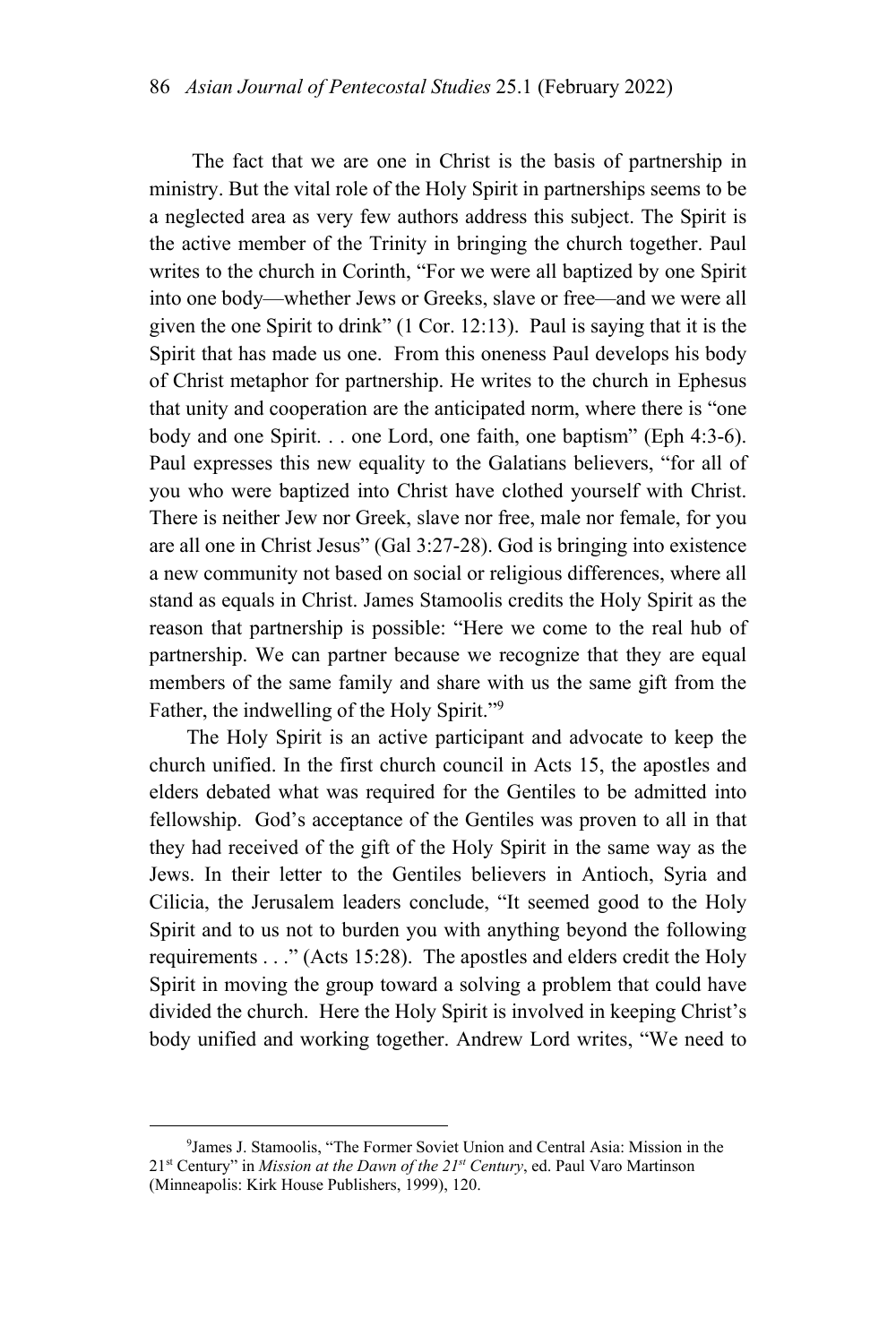see the Spirit as the *uniter* of communities if we are to avoid the divisions and disputes that continue to plague the work of mission."10

Paul links *koinonia* with the Holy Spirit in 2 Cor 13:14, where "the fellowship of the Holy Spirit" highlights a life "which is the day-by-day experience of the Christians, this new solidarity which has bound them together."11 This is more than a casual relationship. There is an expectation that this fellowship or partnership is a life experience that believers share, where the Holy Spirit is intimately drawing people together.

The Holy Spirit also gives the fruit of the Spirit and ministry gifts that provide foundations for dynamic and collaborative body ministry. Mission partnerships are possible as men and women allow the fruit of the Spirit to be expressed in their relationships. Partnerships that work have a foundation in love for people, survive the difficult times through the fruit of patience, gentleness and self-control, and thrive relationally as joy, peace, kindness, goodness, and faithfulness are lived out (Gal 5:22-23). These are what hold the body of Christ together. In any mission relationship, there will be times of miscommunication and misunderstanding. We will have the issues of language, cultural differences, structures, organizational priorities and expectations that can be real obstacles to partnership. Months of effort can be lost by harsh words or knee-jerk reactions. It is at that moment that Paul identifies the glue that saves the relationship—the fruit of the Spirit: ". . . clothe yourself with compassion, kindness, humility, gentleness and patience. Bear with one another and forgive whatever grievances you may have against one another" (Col 3:12b-13).

Paul also states that gifted leaders are needed to prepare God's people for works of service, so that believers may work together to become mature (Eph 4:11-13). The spiritual gifts outlined in 1 Cor. 12- 14, Romans 12 and Ephesians 4 empower and enable leaders to serve the body effectively. Van Engen sees in Ephesians 4 a theology for missional partnerships. He writes that the means of mission partnerships are the unique gifts of the Holy Spirit given to the body through apostles, prophets, evangelists, pastors and teachers (Eph 4:11); and the goal of

<sup>&</sup>lt;sup>10</sup>Andrew M. Lord, *Spirit-Shaped Mission: A Holistic Charismatic Theology*, 106. <sup>11</sup>Max Warren, *Partnership: The Study of an Idea*, (London: SCM Press Ltd.,

<sup>1956), 51.</sup>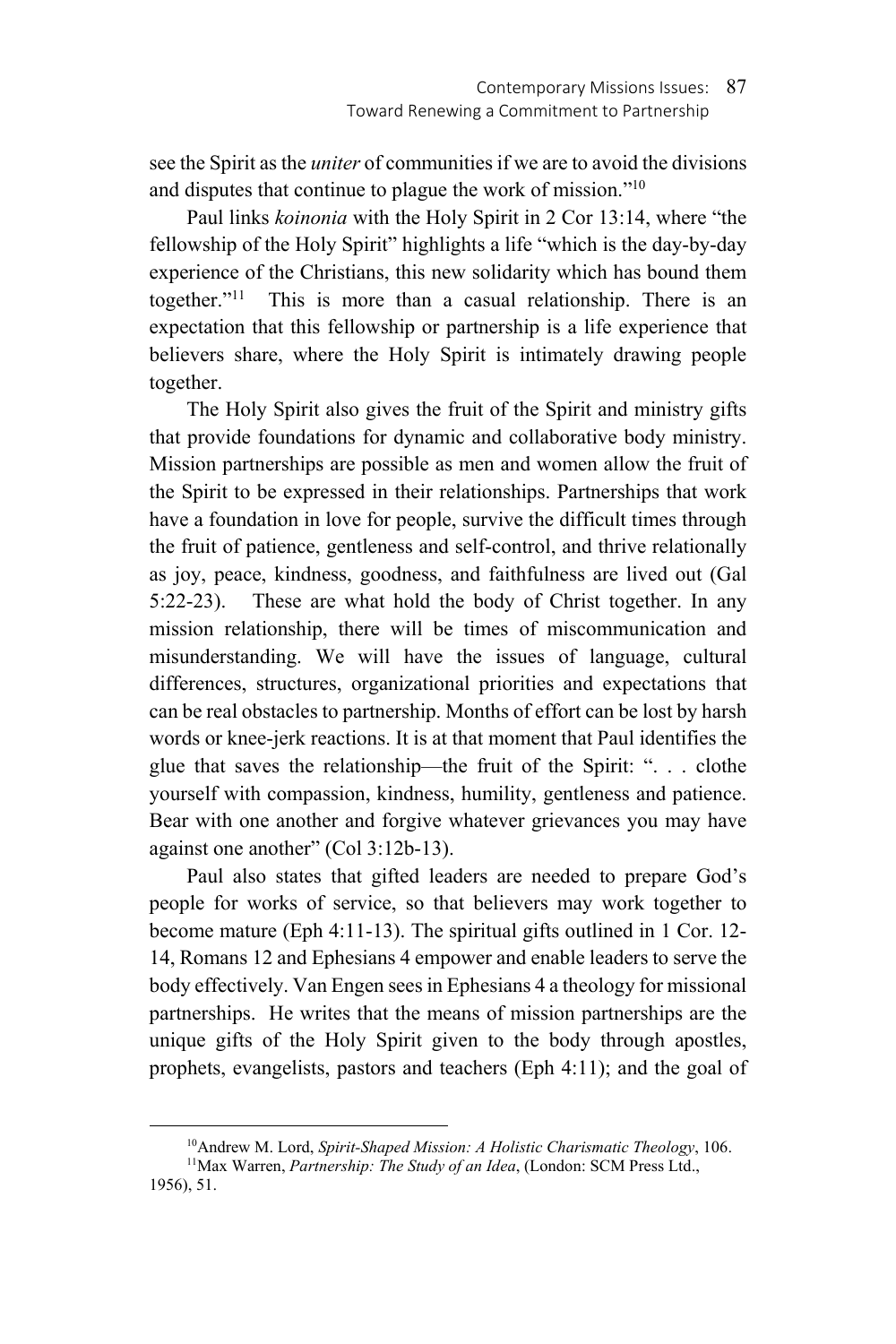mission partnerships is "to prepare God's people for works of service . . . until we all reach unity . . . and become mature, attaining to the whole measure of the fullness of Christ" (Eph  $4:12-13$ ).<sup>12</sup> There is strong Biblical support that Paul emphasized the role of the Holy Spirit in building and sustaining ministry partnerships. Andrew Lord agrees taking the role of the Holy Spirit in partnerships one step further: "It is important to recognize the yearning of the Spirit for unity and I want to suggest here that the Holy Spirit works to unite by the creation of partnerships and as the 'go-between' brings mission communities together within the movement out into the world.<sup>13</sup>"

Without diminishing the need for shared goals and values, structure and communication, it is vital to understand the role of the Spirit in initiating and sustaining partnerships. We have neglected this aspect of the Holy Spirit's ministry. He is more than a silent partner. The Holy Spirit seeks to express the purpose of *Missio Dei* through the life of believers. The Holy Spirit is at work in bringing the body of Christ to maturity, where all parts offer something to the whole. The Holy Spirit inspires the exercise of spiritual gifts in ministry (Eph 4, Rom 12, 1 Cor. 12-14). The Holy Spirit develops believer's attitudes, the fruit of the Spirit, which enable partnerships to grow across culture, gender, age and ethnic lines. Pentecostals of all people should be receptive to the role of the Holy Spirit as the initiator of partnerships.

In a brief review of Paul's writings as well as the current literature on the subject, I have contended that we struggle in our praxis due to a neglect of a Biblical theology of partnership and by not realizing the vital role of the Holy Spirit in initiating and sustaining missional partnerships. As we allow the Bible to speak and take its rightful place in this day of mission partnerships, there is new potential for the church. Kirk writes that "partnership is not so much what the Church *does* as what *it is.*  Churches (theologically) belong to one another, for God has called each 'into the fellowship (*koinonia)* of his Son, Jesus Christ our Lord' (1 Cor 1:9) . . . Partnership is therefore not a nice slogan that some clever

<sup>12</sup>Charles E. Van Engen, "Toward a Theology of Mission Partnerships", *Missiology: An International Review,* Vol. XXIX, No. 1, (January 2001): 16, http://web. ebscohost.com/ehost/detail?vid=16&hid= 103&sid=8e16624d-9cf4-47e7-8445- 3d2530f2e206%40sessionmgr113&bdata=JnNpdGU9ZWhvc 3QtbGl2ZQ%3d%3d#db= rfh&AN=ATLA0001334507 (accessed January 14, 2010). 13Lord, *Spirit Shaped Mission: A Holistic Charismatic Theology,* 116.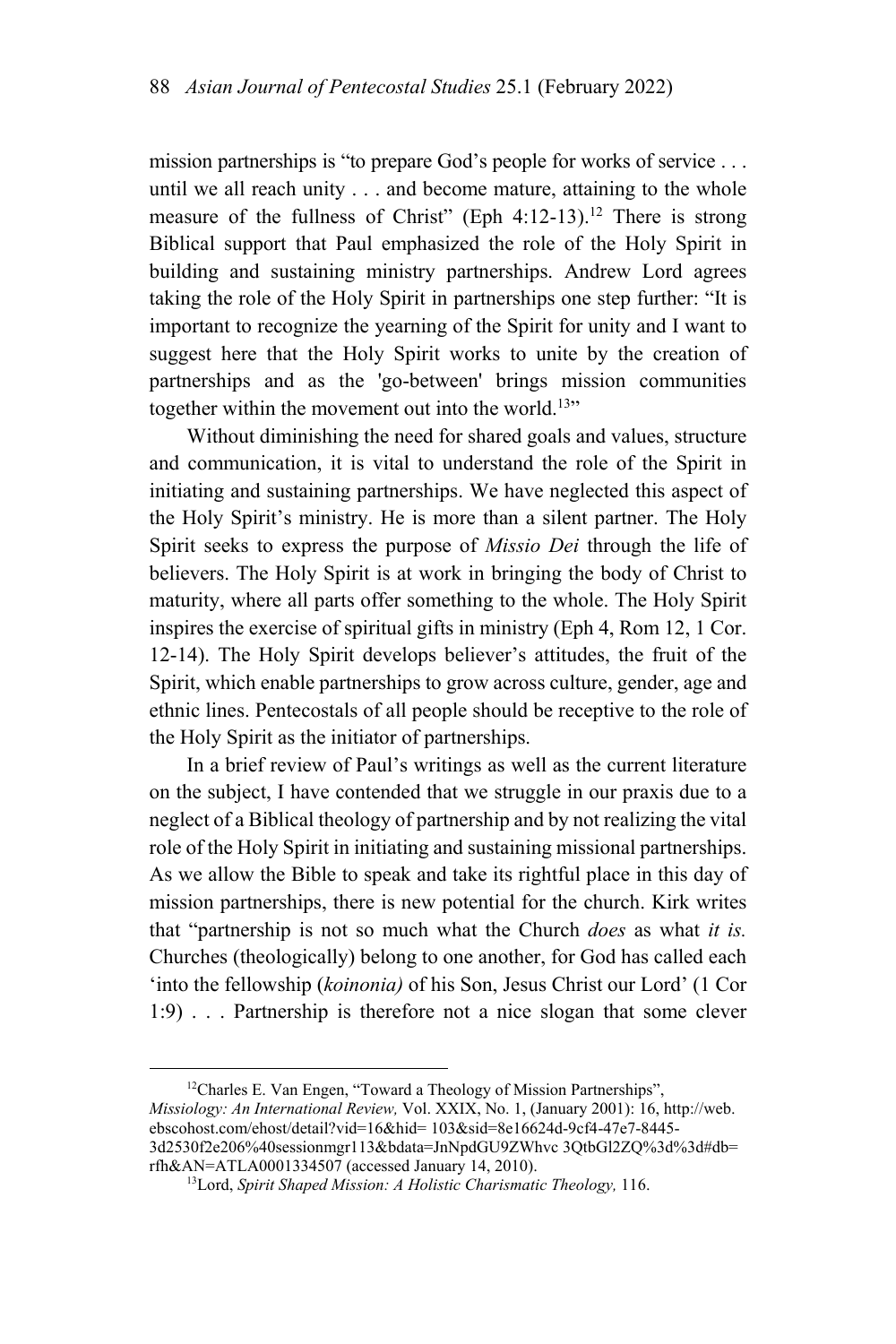committee has dreamt up; it is the expression of the one, indivisible, common life in Jesus Christ."14

## **Partnership: Toward Mutuality in Relationships**

International partnerships also struggle due to a lack of understanding the importance of relationships based on mutuality and reciprocity where power is shared. This statement is a consequence of a clear understanding of ministry relationships based on *koinonia.* One possible reason we have missed the significance of mutuality is the origin of the word partnership. Funkschmidt writes that partnership made "its way into ecumenical thinking from its origin in the business world ('business partners') via the 1920s colonial discussion, when the British wanted to keep control while granting some autonomy, and coined the term 'partnership' to describe this new relationship."15 From the beginning, the term was used to describe a variety of relationships that did not contain the idea of total equality. It fit well into colonial missions and the idea was easily transferred to other mission organizations. But as the colonial era waned so has the unqualified acceptance of this approach to missions. As early as the Jerusalem (1928) and Tambaran (1938) mission conferences, younger churches began to be recognized as equals.16 The push toward equality continues to this day. What lingers in practice is the basic belief that partnerships should be based on shared goals and agreements, with equality in relationships seen as an aspiration, but not a necessity.

Based on a renewed understanding of Paul's practices and his commitment to *koinonia*, we have a strong basis to encourage present day believers to seek a new quality of relationship. Terms such as

 <sup>14</sup>Andrew Kirk, *What is Mission: Theological Explorations,* (Minneapolis, MN: Fortress Press, 2000), 187.<br><sup>15</sup>Kai Funkschmidt, "New Models of Mission Relationship and Partnership."

*International Review of Mission* 91 no. 363 (October 2002): 558, http://web.ebscohost. com/ehost/detail?vid=14&hid=103&sid= 8e16624d-9cf4-47e7-8445-3d2530f2e206%40 sessionmgr113&bdata=JnNpdGU9ZWhvc3QtbGl2Z Q%3d%3 d#db=afh& AN=8990960 (accessed January 14, 2010). 16Charles Van Engen, "Toward a Theology of Mission Partnerships". *Missiology*

<sup>29,</sup> no 1 (January 2001): 14, (accessed January 14, 2010). Van Engen quotes Glasser and McGavran who quote from *The Church for Others and the Church for the World,*  (Geneva: World Council of Churches, 1968), 14. The original documents from the Willengen conference are out of print and unavailable.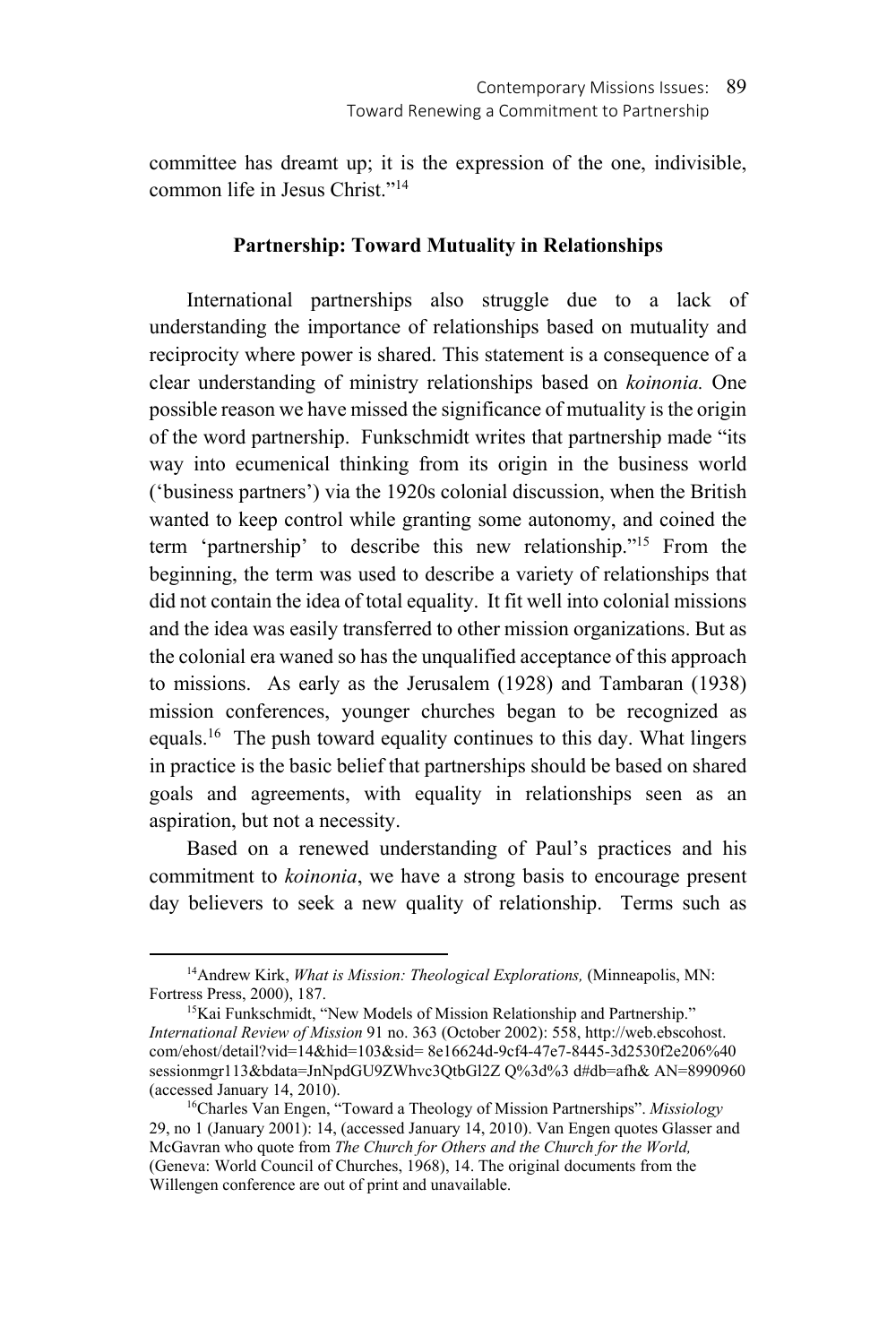mutuality along with mutual respect and reciprocity are expressions of a desire on the part of the Majority World Church for equality in international mission partnerships. Almost a century ago Roland Allen identified quality of relationships as a failure in missions: "We have done everything for them except acknowledge their equality. We have done everything for them, but very little with them. We have done everything for them except give place to them."<sup>17</sup> Although there is definite progress in the quality of mission relationships over the years, I agree with Kirk when he writes: "The Church in the West . . . still possesses an incipient paternalism  $\ldots$ <sup>"18</sup> I believe this can also be traced back to the origins of the mission movement through the establishing of voluntary mission societies. Andrew Walls calls for a change, insightfully writing that the changed world situation thus requires us to examine some of the unintended consequences of a continued projection of the missionary movement . . . The original organs of the missionary movement were designed for one-way traffic; for sending and giving. Perhaps there is now an obligation of Christians to "use means" better fitted for two-way traffic, fellowship, for sharing, for receiving, than have yet been perfected.19

Lee agrees that change is needed stating, "Mutuality in mission relationships is a necessary step in moving away from the one-directional flow of the past."20 Western churches and mission organizations at times still set the agenda through the funding they bring to the table. Ray Wiseman writes that to understand partnership in mission, "you need to ask a key question asked by secular partnerships: 'Who controls the agenda'?"21 His answer is that church organizations are often a reflection of their nation's political structure and suggests that these structures must

<sup>&</sup>lt;sup>17</sup>Roland Allen, *Missionary Methods, St. Paul's or Ours?*, 143.<br><sup>18</sup>Andrew Kirk, *What is Mission: Theological Explorations*, 194.<br><sup>19</sup>Andrew Walls, *The Missionary Movement in Christian History*, (Maryknoll: Orbis Books, 1996), 260.<br><sup>20</sup>Lee Hong-Jung, "Beyond Partnerships, Towards Networking: A Korean

Reflection on Partnership in the Web of God's Mission", *International Review of Mission* 91 no 363 (Oct.): 578. http://web.ebscohost.com/ehost /detail?vid=5& hid=103&sid= 8e16624d-9cf4-47e7-8445-3d2530f2e206%40sessionmgr113&bdata=JnNpd GU9ZW hvc3QtbGl2ZQ%3d%3d#db=rfh&AN= ATLA0001400855 (accessed January 14, 2010).<br><sup>21</sup>Ray Wiseman, "The Fundamental Question in Mission-National Partnerships"

*Didaskalia,* 9 no 1 (Fall 1997): 54, http://web.ebscohost.com/ehost/detail?vid=15&hid= 103&sid=3d971248-a0ca-4c49-adc0-165bde6e9bf8%40sessionmgr102&bdata=JnNpd GU9ZWhvc3QtbGl2ZQ%3d%3d#db=rf h&AN= ATLA0000998061 (accessed January 17, 2010).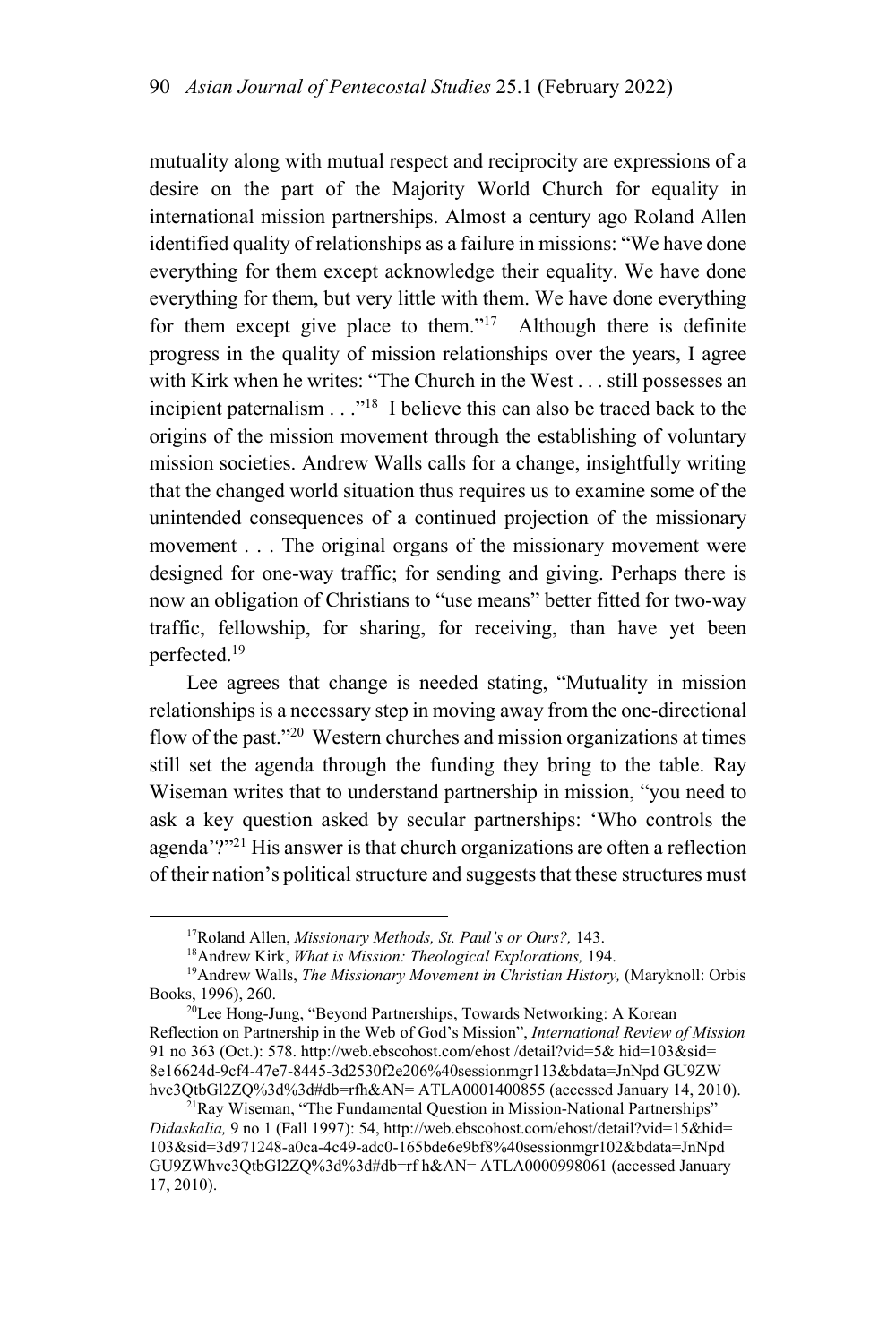be changed for there to be effective partnerships. Beyond our mission history, our social structures effect how partnership is interpreted and implemented. To pursue mutuality will require many changes in the organization.

The cultural bias toward meeting goals rather than building relationships also makes western workers in a hurry to accomplish their vision. Add to this cultural bias the impact of globalization which brings the world and its diverse cultures closer together. One result of globalization is that the traditional missions model where agencies were the main players is changing, "local churches are becoming active participants in missions"22 and short-term trips are now the norm. For all their zeal, short term teams also bring with them an expectation that things can be accomplished quickly without understanding the importance of building culturally sensitive relationships with the local people. Short term teams often reinforce the way western workers are viewed, as people with a job to accomplish in a limited period of time. The obstacles to mutuality in relationships remain an incipient paternalism, the power of one partner to control the agenda through money, a cultural bias to completing the task rather than building up people, and the impact of globalization on the mission movement.

The pursuit of mutuality in relationships is all the more important as the church's center of gravity has shifted to the South and East from the West. The emergence of maturing national churches presumes a new relationship. No longer does the missionary set the agenda. A western missionary's call and personal vision is not the only factor. National leaders desire to dialogue and give leadership in setting broad goals for the missionary family which includes missionary deployment. We have not arrived at this position, but the new paradigm of relationship is clearly stated.

Many western churches also recognize that to be more effective, they need to work with local believers in least evangelized countries. Resistant people groups will more easily accept people who are closer to their own culture and background. This fact has encouraged international partnership efforts where the West is asked to provide funding for local

<sup>&</sup>lt;sup>22</sup>Ros Johnson, "Cutting out the Middleman: Mission and the Local Church in a Globalised Postmodern World", in *One World or Many: The Impact of globalization on mission,* ed. Richard Tiplady (Pasadena, CA: William Carey Library, 2003), 241.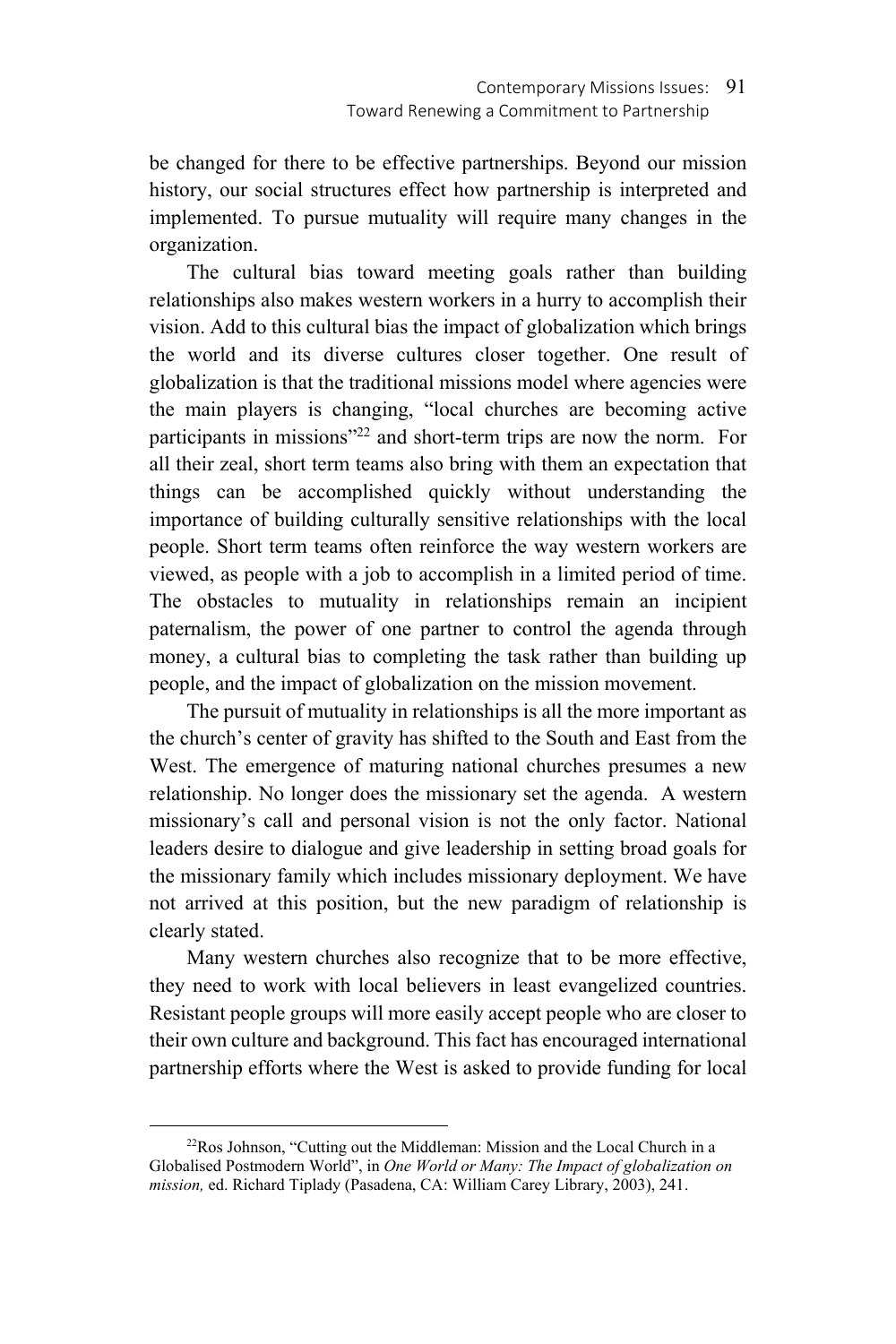evangelists who carry the work. However, this approach also bypasses relationships and turns partnership into a monetary transaction. Another shortcut in partnership is to see the explosive growth of Majority World missionaries as an answer that gives the western church more people to use to accomplish a Great Commission vision. We must resist the temptation to use people for church or organizational purposes. Mutuality in relationships is not just a western church issue. Churches in Asia, such as the one I described in my introduction, are also guilty of approaching national leaders from the perspective of hiring them to accomplish their own church's goals.

Philip Thomas offers four possible modalities for partnership: declaratory, developmental, dialogical and double-swing. His premise is that "any learning experience is based on the depth and breadth of the relationship developed between partners in the exchange."<sup>23</sup> Each subsequent modality illustrates a growing depth of relationship. In the declaratory modality, "one community addresses another without recognition of any differences in perspective. Cultural distinctives are ignored."24 Communication is one-way. In a developmental model, "it is easy, from the best of motives for western Christians to imply that partnership involves being absorbed into the West's way of doing things."<sup>25</sup> The operating principle is that the partner with the greater expertise and funding knows best. In a dialogical modality, "issues of dominance and dependency . . . begin to fade. There is a sense of meeting, of encounter, of give and take."26 Honest dialogue is the beginning of mutual understanding. Thomas proposes that the doubleswing modality is the model worth seeking: "it depicts a relationship marked by mutuality and interchange."<sup>27</sup> The diagram is shaped like a figure 8 conveying the fact of ongoing communication. It is through this interchange or swing that the shape of both partners changes by adding the crossover point. The two entities are coming together. These

<sup>&</sup>lt;sup>23</sup>Philip H.E. Thomas, "How Can Western Christians Learn from Partners in the World Church." *International Review of Mission* 92 no 366 Jul 2003, 385. http://web.ebscohost.com/ehost/detail?vid =7&hid=103&sid=8e16624d-9cf4-47e7-8445-3d2530f2e 206%40sessionmgr113&bdata=JnNpdGU9Z Whvc3QtbGl2ZQ%3d%3d#db=afh&AN= 10529586 (accessed January 14, 2010). 24Ibid.

<sup>25</sup>Ibid., 387.

*<sup>26</sup>*Ibid., 388.

<sup>27</sup>Ibid., 389.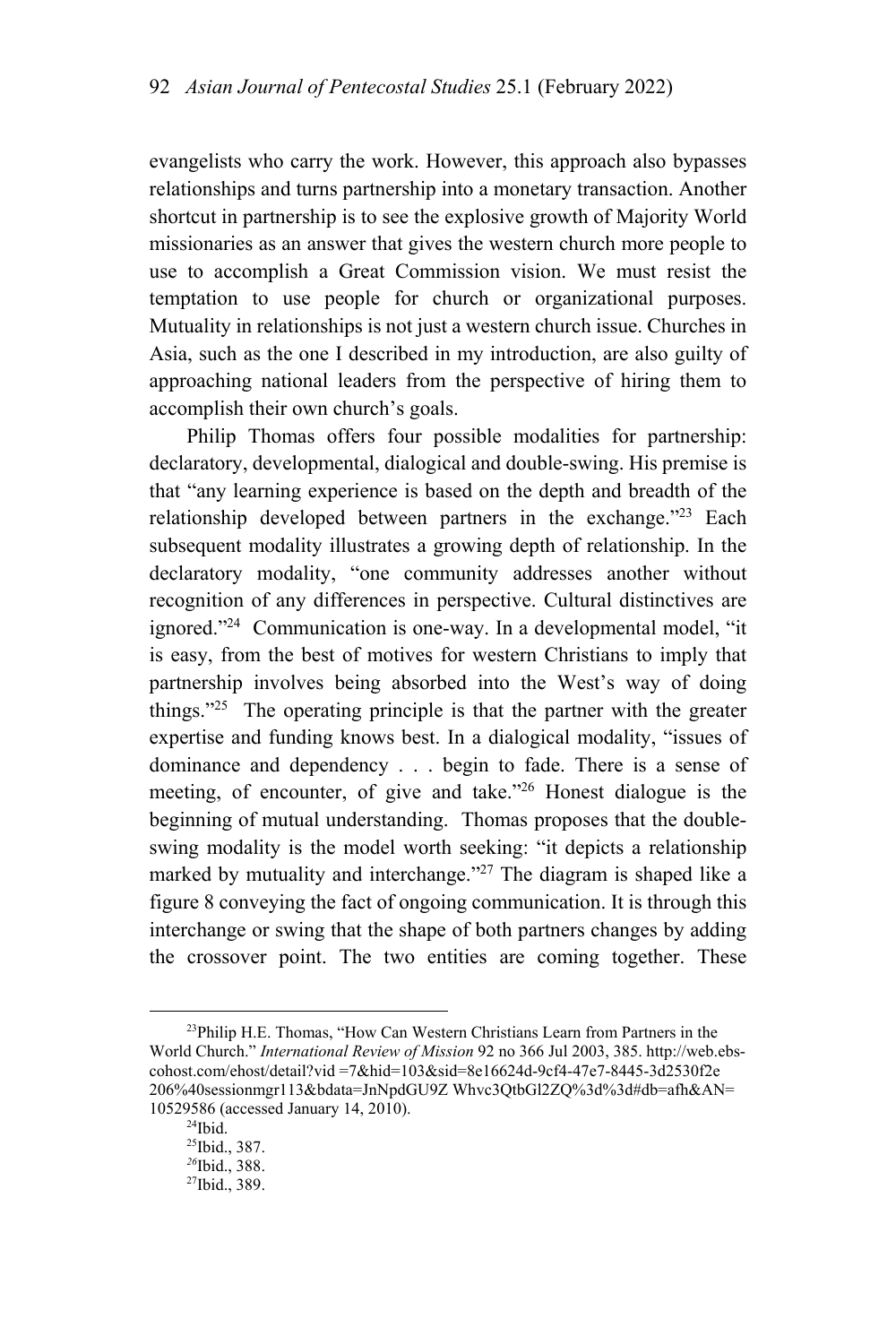modalities serve as an evaluative tool encouraging a church or organization to ask which diagram represents their work. They also help to illustrate the importance of listening as well as talking, of learning as well as teaching. Thomas writes, "The theological question ultimately addressed to any partnership must be, 'How have you been changed as a result of your relationship with each other?"<sup>28</sup> That can only happen in a dialogic or double-swing modality.

In the search to find a way to describe the desired partnership relationship, looking at modalities is helpful. But modalities must be worked out in real life experience. John Rowell, in *To Give or Not to Give*, addresses the need to move beyond the three-self formula of mission work, but also offers a particularly helpful approach to mutuality that replaces the business partnership paradigm with a focus on developing "covenant relationships."<sup>29</sup> This term, although not new to the literature, places equality and trust in the center of the picture. Rowell outlines nine aspects of a covenant commitment that his church and his Bosnian partners entered into. This covenant places mutuality as the key element, stating that "we work alongside Bosnians as brothers and sisters (in covenant) rather than as partners in a contractual relationship."30 It is a power giving approach where "*the most contextually relevant parties take the lead*," and "the national leaders have the final say in strategic planning for most new initiatives."31 A commitment to Biblical relationships and releasing control or leadership are the key features in Rowell's approach. There is also a joint commitment to long term involvement, and placing the covenant principles in writing which emphasize the objective of mutuality. His approach of working together as God's family resonates in my Philippine cultural context. The accepted approach toward any project is working as a group. For over two years, the leadership of the Philippine Assemblies of God and I have dialogued about an urban church planting initiative. The first step occurred earlier this year as the General Superintendent called thirty pastors and leaders together for an *Urbanidad* gathering. The result of this three-day meeting was forming a working group or company of

 <sup>28</sup>Ibid., 390.

<sup>29</sup>John Rowell, *To Give or Not to Give: Rethinking Dependency, Restoring* 

*Generosity, & Redefining Sustainability* (Tyrone, GA: Authentic Publishing, 2006), 155. <sup>30</sup>Ibid., 156.

<sup>31</sup>John Rowell, *To Give or Not to Give,* 159.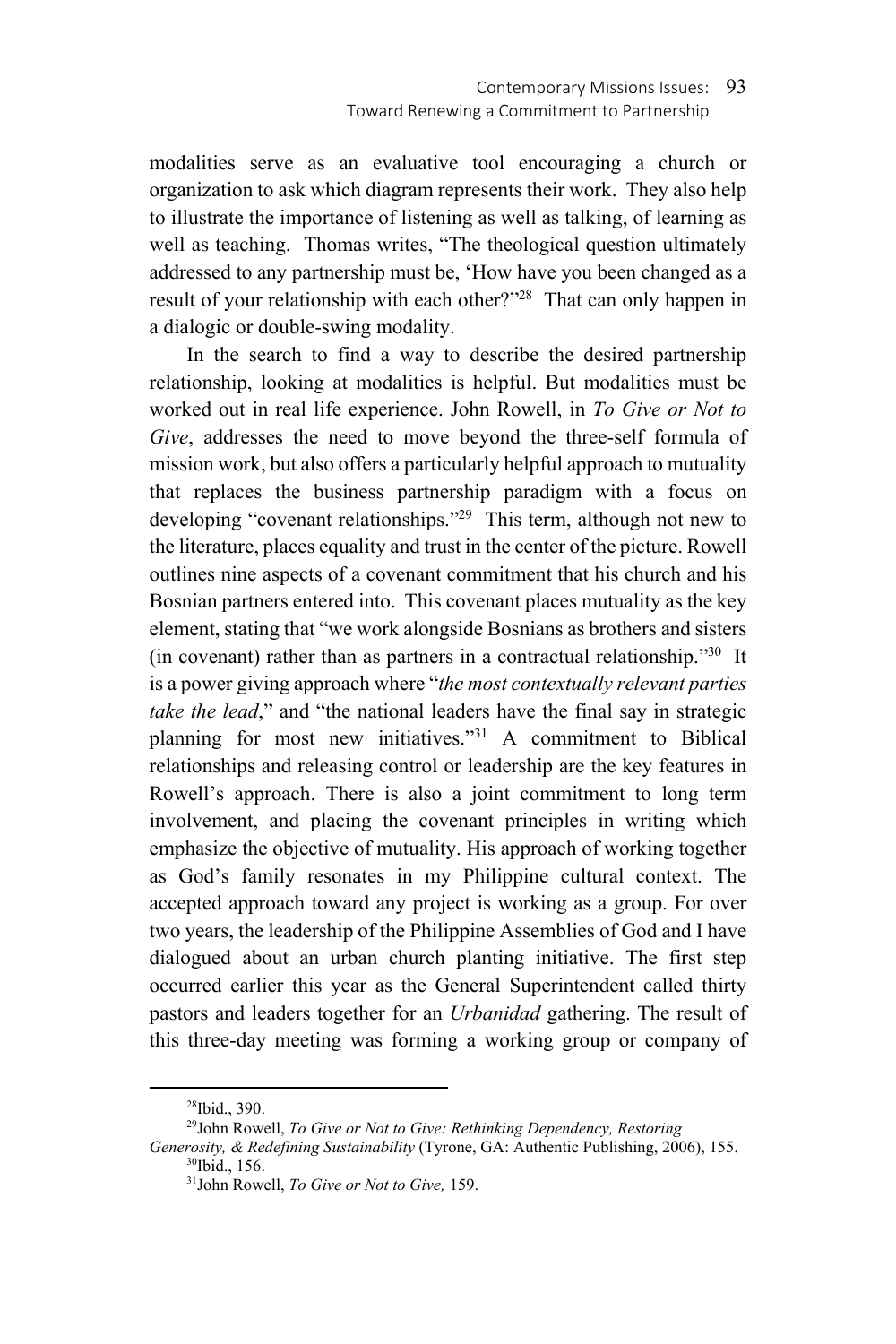pastors who agreed to move forward together in planting urban churches and training future leaders. Nothing happened until a segment of the family met together and agreed. Also, Rowell's emphasis to put an agreement in writing is a culturally important action. National leaders in the Philippines on several occasions have asked our mission to put in writing what we had discussed casually in a meeting. The *Urbanidad*  meeting will produce a written document of agreement. A written document has a finality that builds trust and allows everyone to move forward.

Sherwood Lingenfelter echoes Rowell's call to covenant relationships and offers an additional perspective that will move relationships forward. In *Leading Cross-Culturally: Covenant Relationships for Effective Christian Leadership,* he writes that cultural biases and issues of power and control "create obstacles to effective leadership and ministry partnerships."32 Lingenfelter's answer to overcoming these biases is the covenant community and power giving leadership. A covenant community is based on a "three way agreement of relationship—between people and people, and between people and God."<sup>33</sup> He emphasizes the presence of the Holy Spirit as the critical factor in bringing a new quality of relationship to the group. Lingenfelter stresses that instead of "giving first priority to attaining vision, meeting goals, and productivity, they must rather give highest priority to the formation of a community of trust and then doing the hard 'bodywork' of creating both community and trust."34 With a covenant relationship as the starting point, the desired outcome over time will be both community and trust.

Community is something that is seriously lacking in western society. Peter Kuzmic observed that in the USA the emphasis "on materialism and individuality is toxic, destroying community."<sup>35</sup> The bias toward individuality and personal vision in missions creates tensions in a partnership and presents an obstacle for dialogue. The Lausanne covenant offers an alternative that fosters community and trust: Christ's

 <sup>32</sup>Sherwood G. Lingenfelter, *Leading Cross-Culturally: Covenant Relationships for Effective Christian Leadership* (Grand Rapids: Baker Academic, 2008), 8. 33Ibid., 74.

<sup>34</sup>Ibid., 80.

<sup>35</sup>Peter Kuzmic, AGTS Class "Contemporary Issues in Missions", December 9, 2009.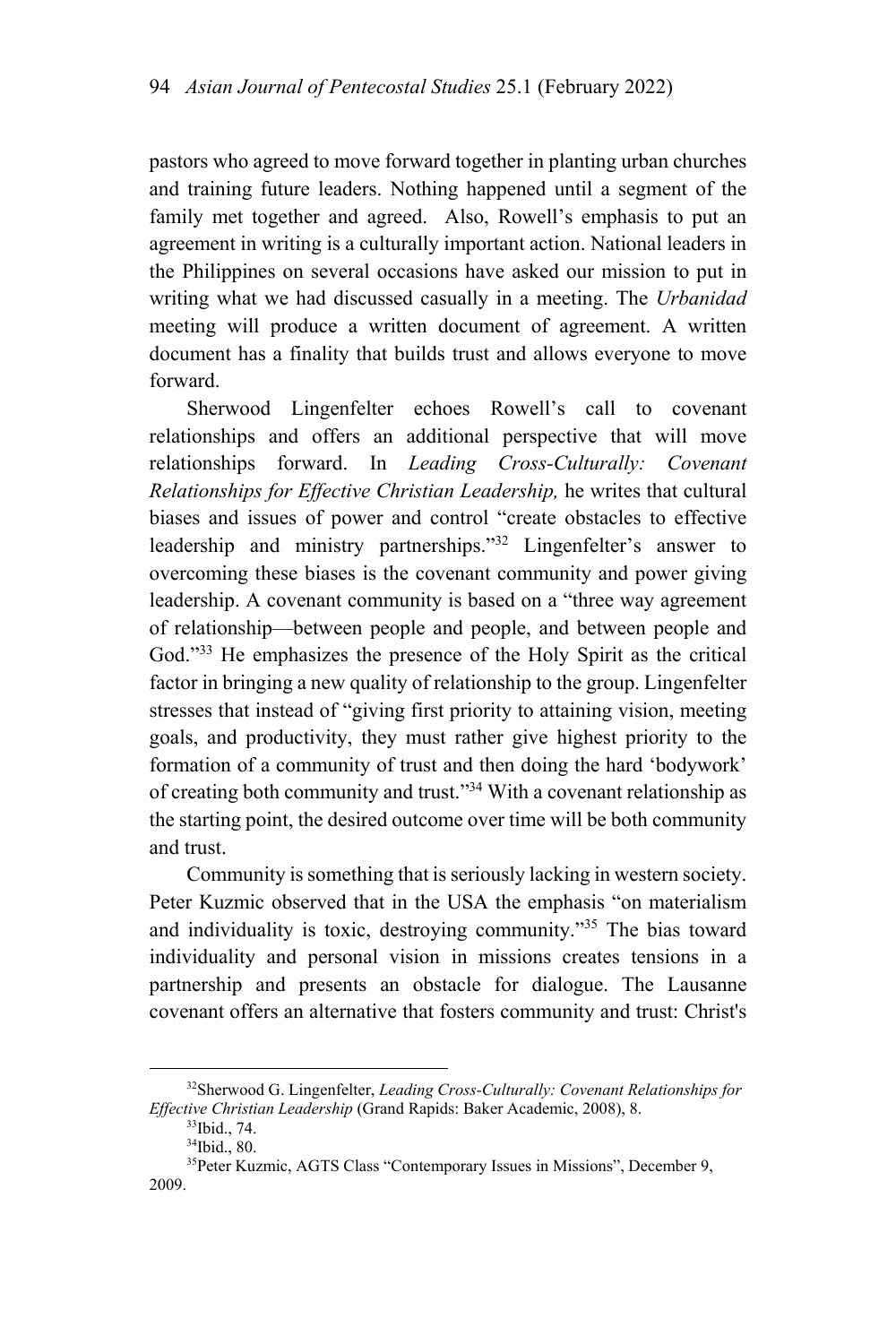evangelists must humbly seek to empty themselves of all but their personal authenticity in order to become the servants of others, and churches must seek to transform and enrich culture, all for the glory of  $God.<sup>36</sup>$ 

For almost a decade, I have been in a partnership with three mission groups from Europe and Asia. We usually meet twice per year but also use electronic communication as needed. Time and circumstances have refined the original vision that brought us together. The factor that keeps us working together in the face of distance and disappointment is mutual trust and a commitment to our Asian brothers. We developed this trust of one another through dialogue and agreement, through keeping promises and commitments to one another, through being together on site at the project, through times of prayer and through simple activities like sharing meals and being tourists together. Mutuality shapes our relationship; there is no leader, but facilitators who are empowered by the group.

In addition to the covenant community, Lingenfelter focuses on how the group handles issues of authority and control, the essence of power. He contrasts power giving leadership with power-seeking and again credits "the life changing power of the Holy Spirit and the transforming power of Jesus, the Living Word" in changing the leadership focus.<sup>37</sup> Emphasizing that people are more important than control, I suggest a servant leader approach: "Instead of powering outcomes, the relational leader builds trust and influences followers through integrity of character and depth of relationship."38 Mission partnerships are a unique type of relationship. Mutuality requires that power be given to the group, that outcomes are not determined by the partner who brings the funding. This requires a deep trust in the Holy Spirit who is working in the lives of national leaders as well as the mission body. Accepting the validity of covenant relationships and power giving leadership will force partners to set aside time for dialogue and quality sharing.

 <sup>36&</sup>quot;The Lausanne Covenant" in *Proclaim Christ Until He Comes* ed. J.D. Douglas (Minneapolis: World Wide Publications, 1990), 19-24.<br><sup>37</sup>Ibid., 111.

<sup>38</sup>Ibid.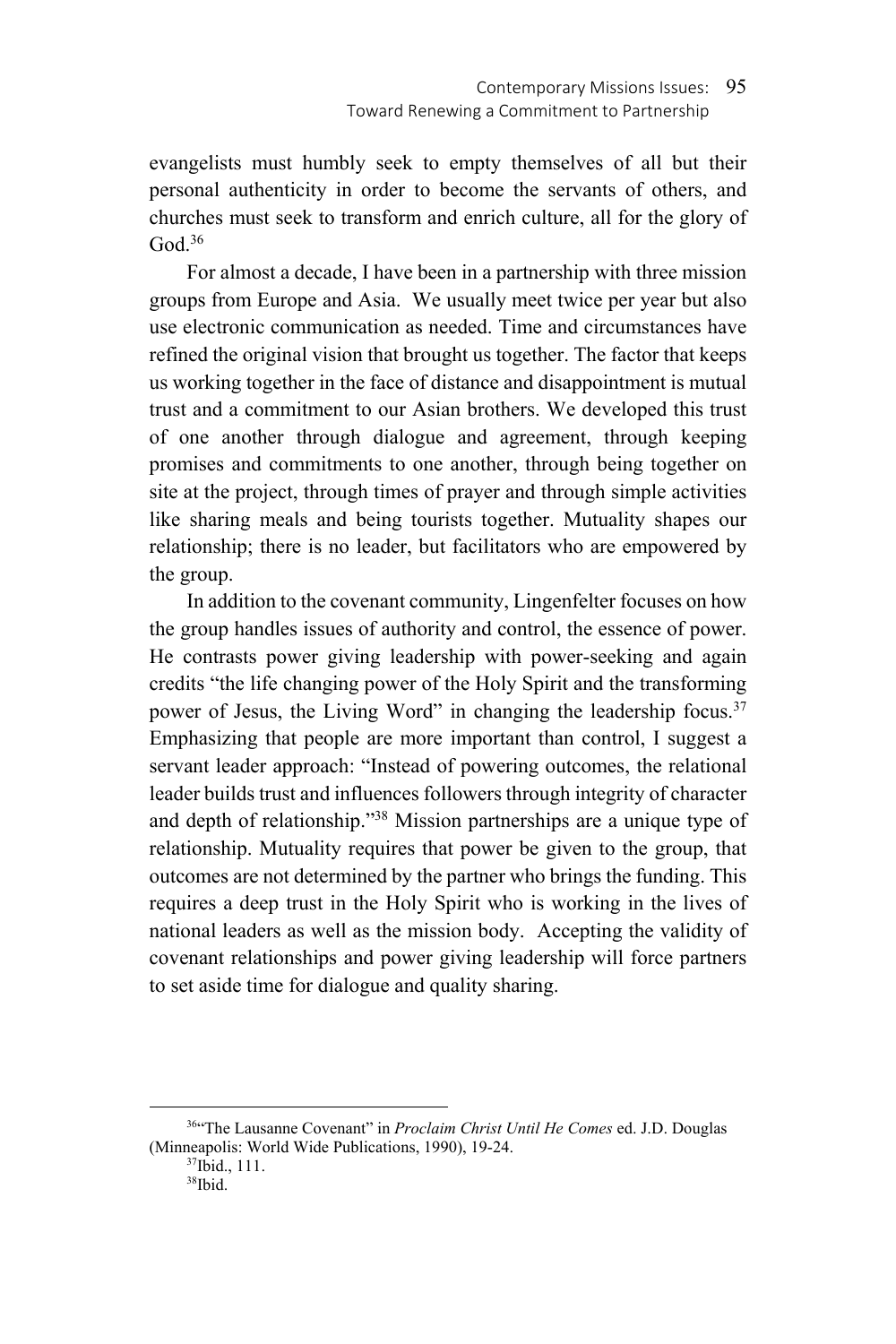### **Partnership: Toward Learning from the Majority World Church**

The global revolution in Christianity is happening outside of the awareness of the much of the western church world. This was popularized by Philip Jenkins when he wrote, "the center of gravity in the Christian world has shifted inexorably southward, to Africa, Asia and Latin America."<sup>39</sup> Tennent believes that we are living on the seam of history where we are "able to witness one of these great cultural and geographical transmissions of the gospel."40 The dramatic growth of Christianity in the south and its decline in North America and Europe will eventually influence the whole spectrum of theology and activity including the future of world mission. Rey Calusay, General Superintendent for the Assemblies of God in the Philippines stated the reality: "The next generation of the missionary church will have a brown face."41 Already the number of missionaries from the Majority World exceeds the western missionary force. Sanneh calls this phenomenon a "worldwide Christian resurgence . . . that seems to proceed without Western organizational structure."<sup>42</sup> The growth and vitality of this church begs the question: what can we learn from the Majority World Church about partnership? I believe that dialogue with Majority World church leaders is essential if we will further mission partnerships. This process will also enrich the western church.

It is interesting to note that with the exception of a few books and selected quotes from national leaders of international standing, the conversation on partnership primarily comes from western writers, the western organization and the western mindset. This is consistent with Tennent's observation concerning the absence of theological writers who are not from the West.<sup>43</sup> Having the time to reflect and the organizational funding to publish, the current history of writing on this subject is decidedly slanted to a western perspective or is in response to a western agenda. It is my belief that partnership will have a different emphasis if

 <sup>39</sup>Philip Jenkins, *The Next Christendom: The Coming of Global Christianity* (New

York: Oxford University Press, 2002), 2.<br><sup>40</sup>Timothy C. Tennent, *Theology in the Context of World Christianity*, (Grand<br>Rapids: Zondervan, 2007), 7.

<sup>&</sup>lt;sup>41</sup>Rey Calusay, Personal Communication, February 2009.<br><sup>42</sup>Lamin Sanneh, *Whose Religion is Christianity? The Gospel Beyond the West,* (Grand Rapids: Wm. B. Eerdmans Publishing, 2003), 3.

<sup>&</sup>lt;sup>43</sup> Timothy C. Tennent, *Theology in the Context of World Christianity*, 11.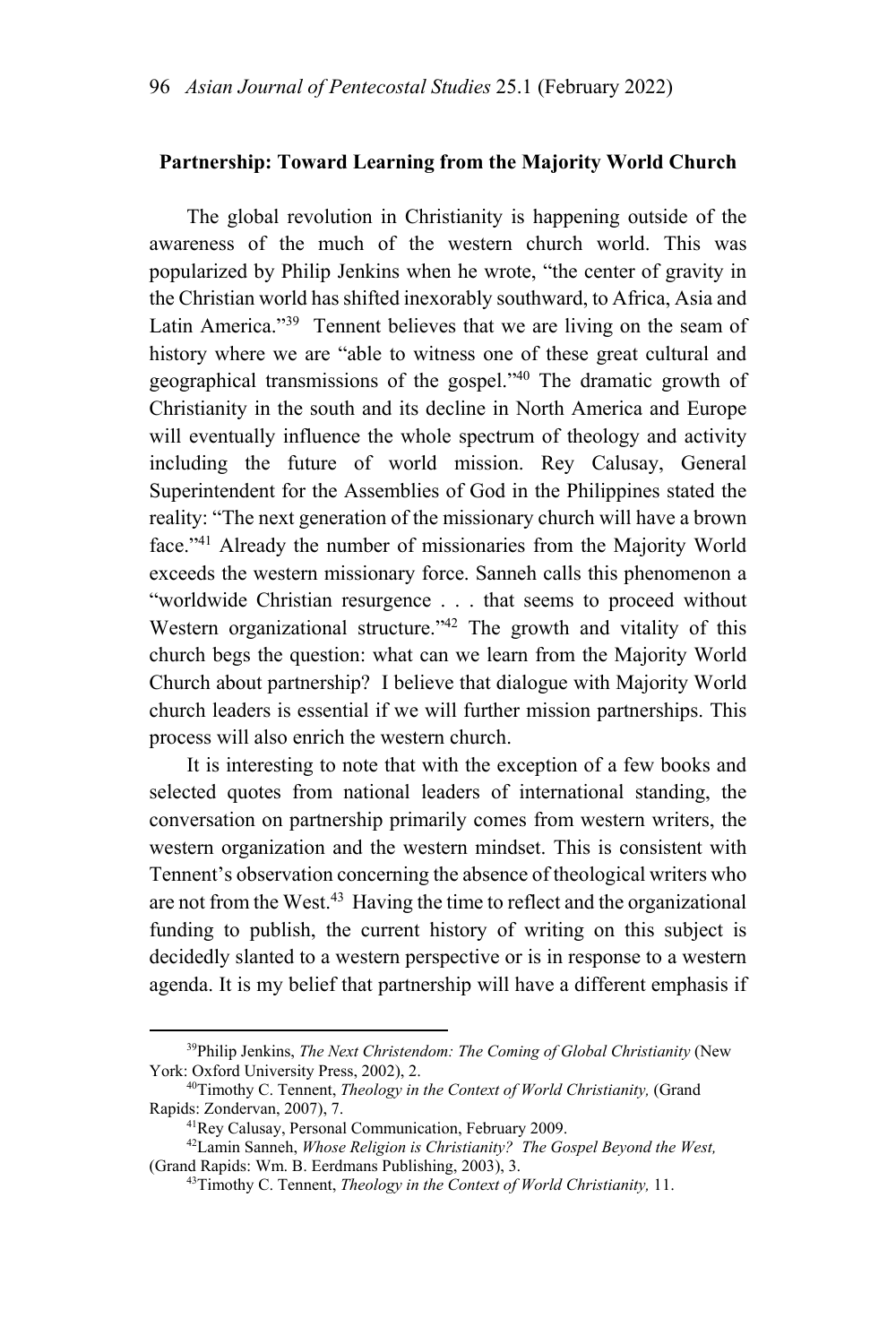it is being defined by an Asian as compared to someone from the West. The defining of partnership in an Asian context is a part of making theology understandable to a given culture or people. This is the essence of contextualization. The western partner must be willing to listen and understand what is important to the host culture. Referring to what the church in the South has to offer, Thomas writes, "For such a contribution to be realized, it is necessary for the church in the West to demonstrate that it is ready to receive what is offered, it is also important for our partners to know of that receptiveness."<sup>44</sup> In other words, we must open the door for the dialogue.

Sherwood Lingenfelter illustrates the importance of receptiveness in describing a workshop he led in Africa in 2000 among African church leaders and expatriate mission leaders on their ideas of cross-cultural partnership. The thoughts expressed by the two groups were radically different. The missionaries consistently described partnership in terms of task and time, while the African leaders described it "as a person-focused and lifelong relationship . . . reciprocal and related to their whole lives."<sup>45</sup> The fundamental difficulty was a failure on the part of both groups "to understand and accept the rules and processes of the others."<sup>46</sup> From my experiences in the Philippines and broader Asian context, these same cultural biases between missionary and national leaders would apply. Stanley Kruis identifies another partnership tension in the Philippine context, "The first tension is that between dominance and mutuality. There is the tendency for the western mission agency to dominate the partnership, even though both partners desire a relationship of mutuality."<sup>47</sup> This is an important observation. In trying to develop partnership, we can inadvertently dominate the relationship. Discovering a way forward has many challenges.

 <sup>44</sup>Philip H.E. Thomas, "How Can Western Christians Learn from Partners in the World Church." *International Review of Mission* 92 no 366 Jul 2003, 384 (accessed January 14, 2010). 45 Sherwood Lingenfelter, "Power Giving Leadership: Transformation for a

Missional Church", *Appropriate Christianity* ed. Charles H. Kraft, (Pasadena: William Carey Library, 2005), 285.<br><sup>46</sup>Ibid.

<sup>47</sup>Stanley D. Kruis, "Ecclesiological Assumptions and International Mission Partnerships: A Philippine Case Study." (PhD diss., Fuller Theological Seminary, 2009), 5. In ProQuest dissertations and Theses, http://proquest.umi.com/pqdweb?index=0&did= 1850734041&SrchMode=2&sid=2&Fmt=2 &VInst=PROD&VType=PQD&RQT=309& VName=PQD&TS=1267349122&clientId=68566 (accessed January 29, 2010).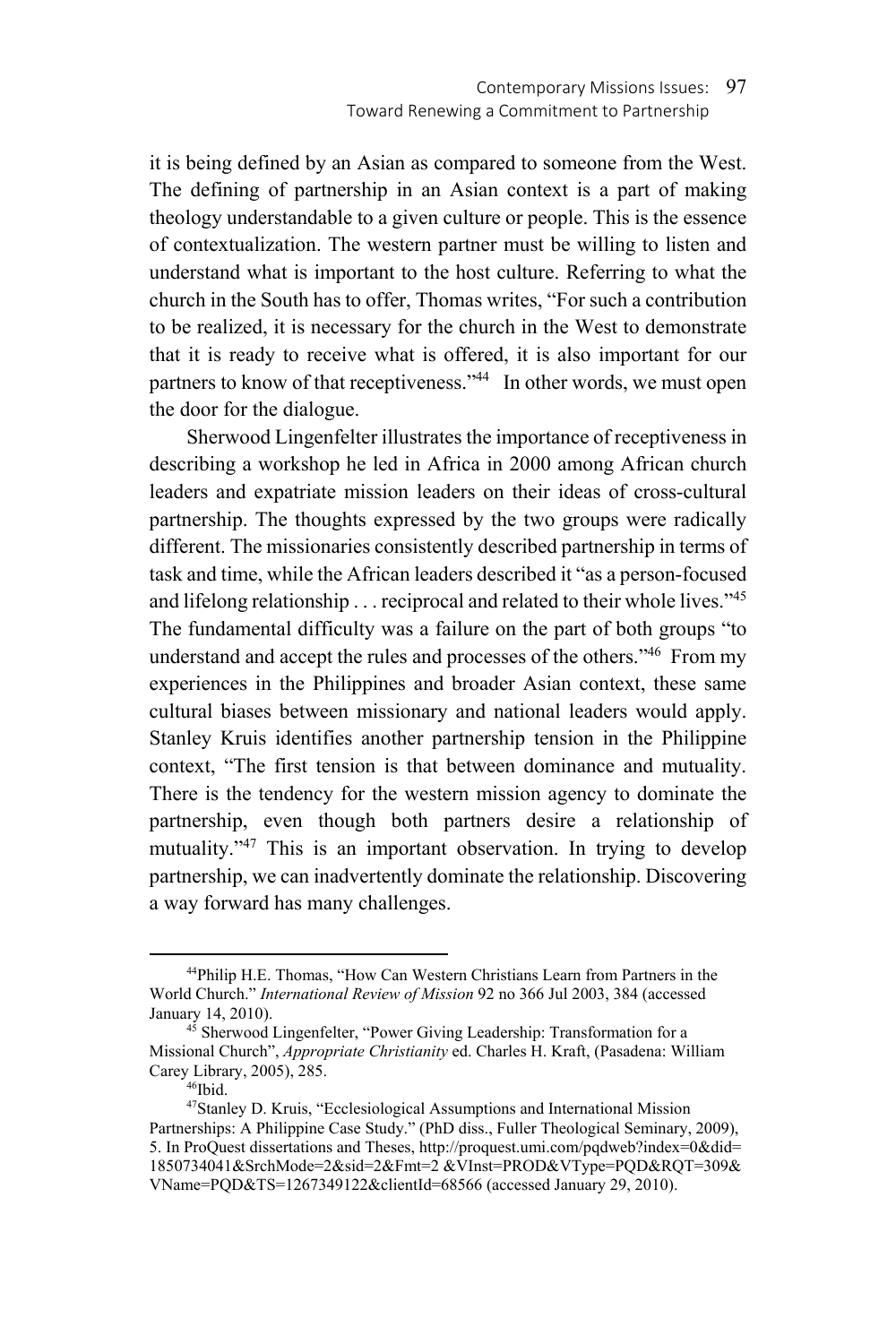Broad generalities are difficult to sustain but more often westerners are focused on the task, even if partnership is the task, and Asians place a higher value on the relationship. The important principle if we are going to develop meaningful partnerships is that missionaries will need to understand non-critically what a partnership looks like in the host culture through patience, listening, and dialogue. Thomas provides a guiding principle that will move the dialogue forward: "It is not just a matter of good practice but of theological principle that partners in the world church should ask themselves, "How much are we expecting *them*  to be like *us?*". . . The theological question ultimately addressed to any partnership must be, "How have you been changed as a result of your relationship with each other?"48 Partnership will change how you view yourself and the world.

Recently I had dinner with a national church leader in a Southeast Asian country. Toward the end of the meal, I asked my friend, what kind of missionary do you need today in your nation. Without hesitation he went back to the 1950's describing how the colonial power of France had ruled his country. He went on to speak of how the United States had followed in that role. With history as a backdrop, he went on to say, we want people who will work with us, not tell us what to do, and who will support our vision for the future of the church.<sup>49</sup> My view of partnership changed on that day. I could sense the feelings he held toward the past and his sincerity about the present and the future. My friend was asking for a relationship based on mutuality, not dominance. In many nations where missionaries serve, we live with the results of a colonial past. There is also the legacy of previous missionaries and mission activities that still effect a national's perception. This past continues to shape our current efforts and relationships.

In *Searching for the Indigenous Church, a Missionary Pilgrimage,*  Gene Daniels gives national believers the opportunity to speak, even as he admits his own mistakes and weaknesses in doing missions in an unreached Muslim city in Central Asia. After a lengthy conversation with a Muslim follower of Christ that lasted for several hours, where the author was patiently waiting to seek advice on a shopping list of

 <sup>48</sup>Philip H.E. Thomas, "How Can Western Christians Learn from Partners in the World Church." *International Review of Mission* 92 no 366 Jul 2003, 390 (accessed January 14, 2010). 49Rev. Samuel Lam, Personal Conversation, October 5, 2009.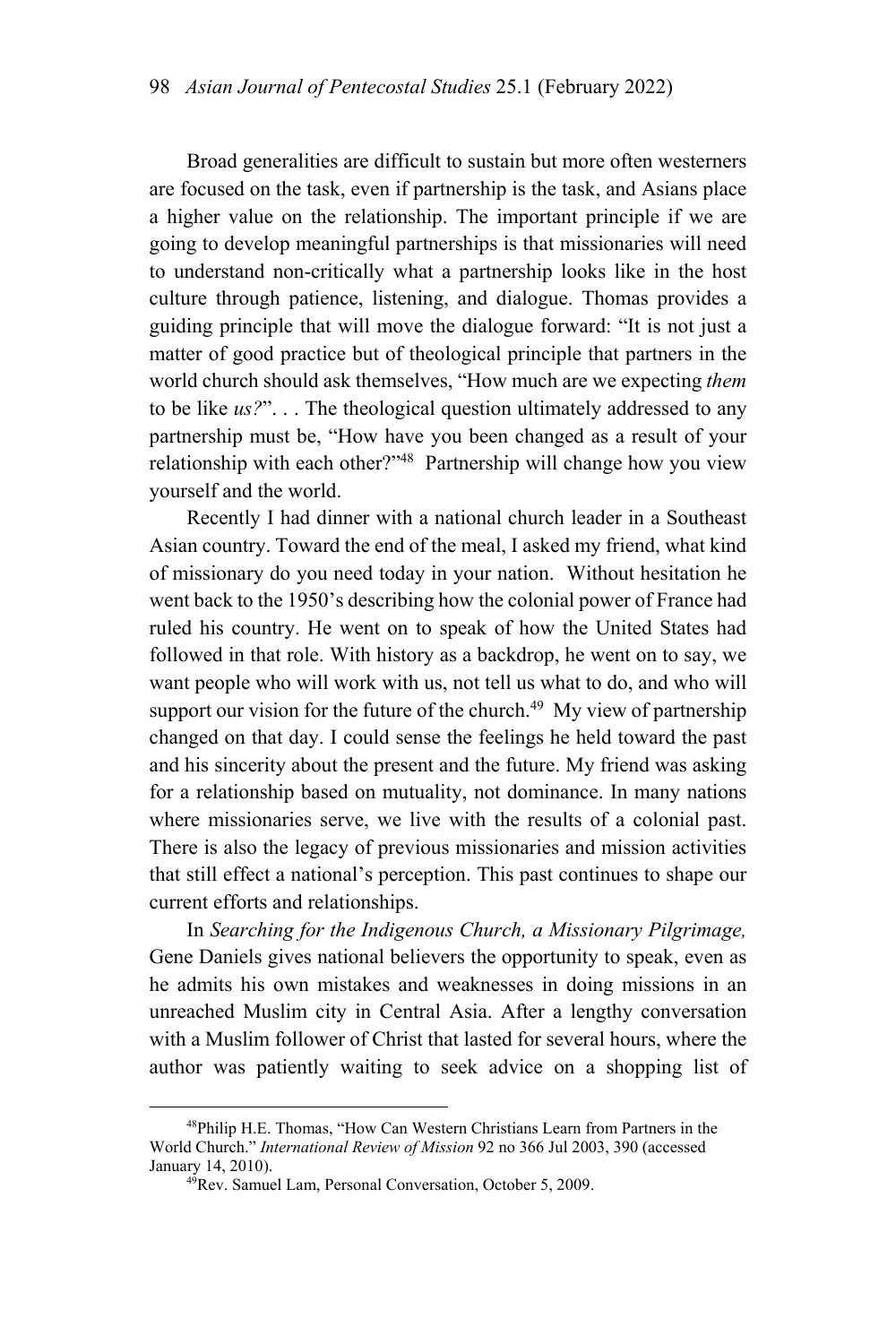problems, he quotes his friend, "You came to see me without a plan, and that's the right way to do things in our culture. When someone comes to me with a list of things to discuss, they show that I'm only their 'business', a project to be done. But ministry is not business, it is all about relationships."50 In another conversation, Daniels quotes a believer who exclaimed: "Missionaries are often difficult to work with…they don't treat us with very much respect . . . Sometimes they ask our opinion, but they don't really want to know what we think. They actually just want us to agree with their ideas and plans."<sup>51</sup> Is this what partnership looks like to a national believer? Daniel's admitted,

I could push my own agenda by exploiting the tremendous respect I am given as a missionary, or I could draw on this respect and influence the ideas that arise indigenously . . . until now I had actually missed the meaning of the word *indigenous*. I had failed to see that it means a way of thinking that I as a foreigner would never completely understand.<sup>52</sup>

Listening to the Majority World church will be painful, but this is also the first step in the opportunity for healing. Seeing the world through the eyes of the host partner will take time. Daniel states that "real friendships are built on equality and reciprocity, things that do not develop when everything is a one-way street."<sup>53</sup> Patrick Sookhdeo, writing in *Kingdom Partnerships for Synergy in Missions,* says that Biblical values must transcend our past mistakes and issues of culture, "Relationships are the crux of koinonia—biblical fellowship and community—and it is on the concept of koinonia that the Biblical understanding of partnership in mission is centered."54

At a minimum, if the western church is receptive, members of the Majority World Church can teach about corporate relationships which are more in line with the Biblical model of *koinonia,* as well as influence or temper our western emphasis on individualism.<sup>55</sup> As western workers we will learn the value and strength found in the group and

 <sup>50</sup>Gene Daniels, *Searching for the Indigenous Church: A Missionary Pilgrimage,*  (Pasadena, CA: William Carey Library, 2005), 28.<br><sup>51</sup>Ibid., 87.

<sup>52</sup>Ibid., 90.

<sup>53</sup>Ibid., 66.

<sup>54</sup>Patrick Sookhdeo, "Cultural Issues in Partnership in Mission", in *Kingdom Partnerships for Synergy in Missions,* ed. William D. Taylor (Pasadena: William Carey

<sup>&</sup>lt;sup>55</sup>Timothy C. Tennent, *Theology in the Context of World Christianity*, 15.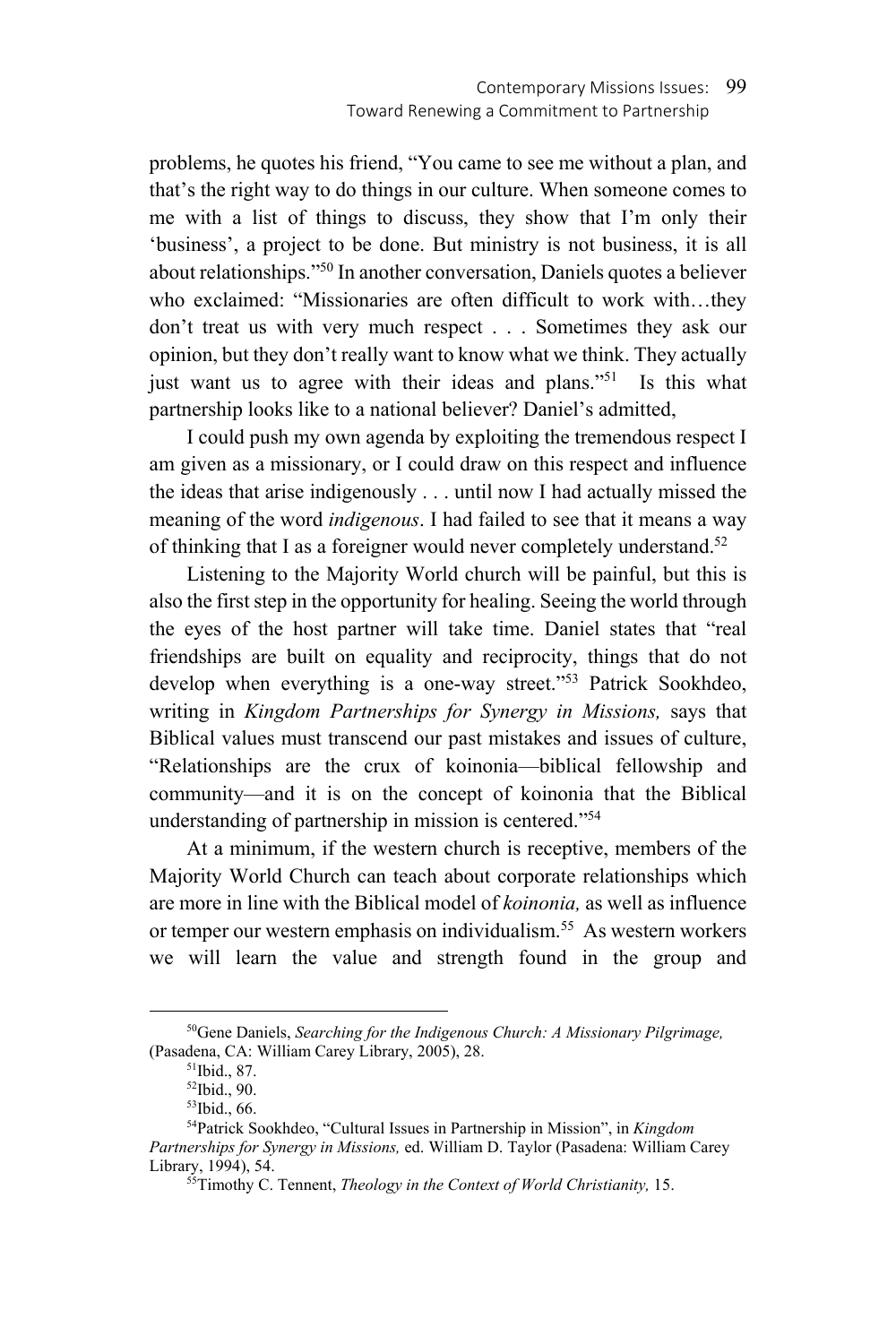interdependence. The western church may also learn how to relate more effectively with the growing number of immigrants who continue to flood western nations. If we will listen, we may learn how to reach people that are different culturally and religiously than we are as well as how to be salt and light in pluralistic societies. I agree on a macro level with Tennent that "the Majority World church may play a crucial role, not only in revitalizing the life of western Christianity, but in actually contributing positively and maturely to our own theological reflection."56 On a micro level, we will be enriched by being part of the community, being accepted as cultural insiders rather than independent operators. Bringing this thought back to the Scripture, listening to the Majority World church is an expression of obedience to the Biblical paradigm of koinonia.

### **Conclusion and Missiological Implications**

In this brief paper I have sought to contribute to the contemporary discussion of partnership in missions. Through a review of Paul's writing as well as selected current literature on the subject I have contended that international mission partnerships struggle in praxis due to a lack of emphasis on a Biblical theology of partnership. This includes a lack of recognizing the vital role of the Holy Spirit, a lack of understanding the importance of relationships based on mutuality and reciprocity where power is shared, and a lack of willingness and sensitivity to listen to and learn from the Majority World Church and the host culture.

It is vital that we move beyond the present situation. We do harm to the body of Christ and his vision for the Church if we do not take seriously the Biblical mandate of *koinonia* in partnership relationships. Paul's writings provide principles relevant to mission partnerships today. A fresh understanding and application of the Biblical concept of *koinonia* is needed*,* where sharing life and mission involves fellowship in the work, in the Spirit, in suffering and in troubles. Paul's partnerships were based on equality and reciprocity. Paul's principles speak to the difficult issues of money, sharing power, communication and culture. Equally important is recognizing that partnership flows from a commitment to *Missio Dei*. It is God's mission in which the whole

56Ibid., 13.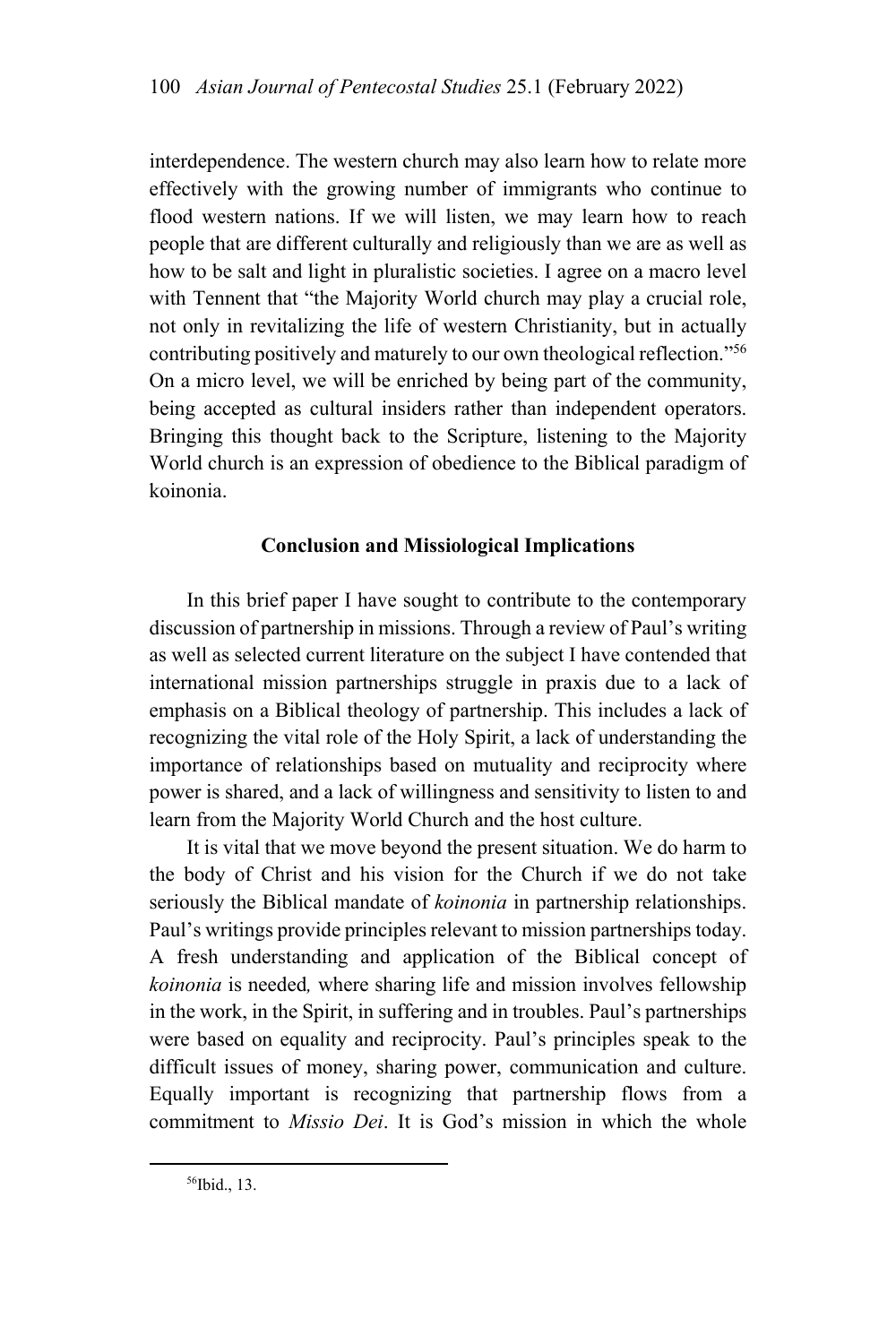church is called to participate. Colin Marsh, in a research study of the United Society for the Propagation of the Gospel, found that when people understood that all Christians are equal participants in God's one mission to the world, there was success in partnership. This required *sharing* to displace *sending* as the primary motif of the mission agency.<sup>57</sup> This is what Andrew Walls stated in his historical analysis of the western missionary movement, adding that "the conditions that produced the movement have changed, and they have been changed by the Lord of history . . . what is changing is not the task, but the means and the mode."58

The Church in the past century has rediscovered the person and work of the Holy Spirit. But I believe we have not seen clearly that the Holy Spirit is our *Paraclete* when it comes to working in international partnerships. The Holy Spirit is not a silent partner but is at work bringing the body of Christ to maturity where each part offers something to the whole. Andrew Lord writes, "It is the Holy Spirit, working in the hearts of individual believers that brings them together for the work of mission."59 The Spirit seeks to unite believers and initiate partnerships. The gifts and fruit of the Spirit enable ministry and provide the special qualities that sustain relationships in ministry.

If partnership is to move forward, it must be more than conversation. If we are to move relationships toward mutuality, this must include a willingness to forgive past hurts, to be open with one another and to be willing to give up control. Thomas writes that "Dialogue involves finding a meeting point in which both partners can recognize each other's uniqueness."<sup>60</sup> Transparency occurs as trust is built. I have found that trust comes in learning from one another, praying for one another and as we share common experiences. Several years ago, I was in Latin America for a mission's conference with two Philippine national leaders. One morning over breakfast, we began to dream about the future of the

 <sup>57</sup>Colin Marsh, "Partnership in Mission: To Send or To Share?" *International Review of Mission;* Vol. 92 Issue 366 (July): 380, http://web.ebscohost.com/ehost/ detail?vid=12& hid=103&sid=4b15ad43-ca7e-46fd-bf28-78df76f4ee3c%40sessionmgr 109&bdata=JnNpdGU9Z Whvc3QtbGl2ZQ%3d%3d#db =afh&AN=10529579 (accessed on August 25, 2008).<br><sup>58</sup> Andrew Walls, *The Missionary Movement in Christian History*, 261.<br><sup>59</sup> Andrew Lord, *Spirit-Shaped Mission*, 108.<br><sup>60</sup>Philip H.E. Thomas, "How Can Western Christians Learn from Partners

World Church." *International Review of Mission* 92 no 366 Jul 2003, 389 (accessed January 14, 2010).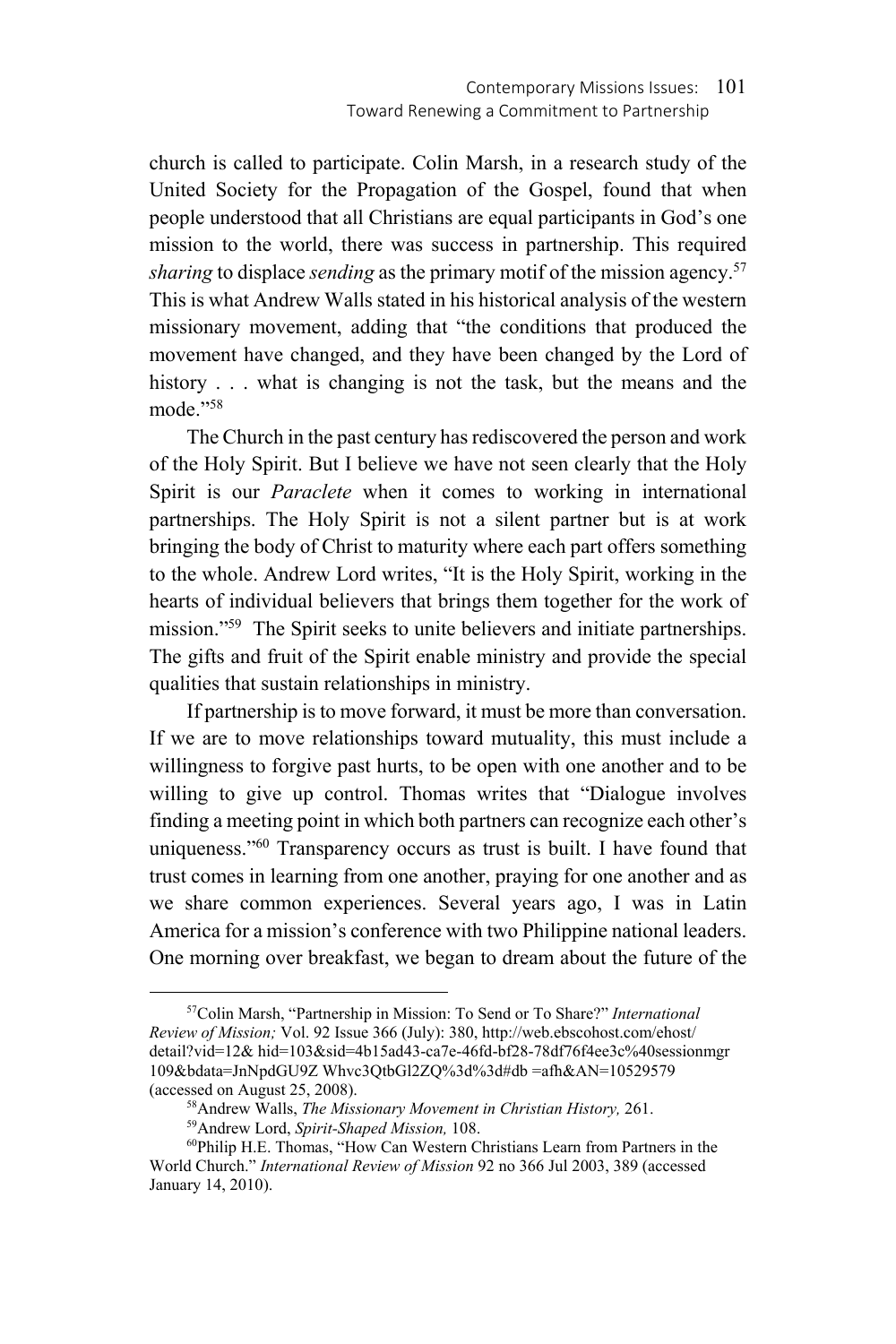Church. The Holy Spirit energized our conversation. Breakfast lasted over three hours. We missed the morning session of the conference, but something happened in our relationship with one another that day. In the past months, we've reminisced about that morning. There was a measure of transparency. We experienced sharing of life with each other.

Mutuality in partnership includes sharing decision making power. Often our ministry partners in the Majority World Church bring human resources but not financial resources to the table. Mutuality says that we should value each gift. western mission agendas need to be tempered and new roles accepted. Lazarus Chakwera, former president of the Assemblies of God of Malawi, stated, "the new western missionary must come as a team player knowing there are other members on the team who have giftings as valuable as their own."<sup>61</sup> Lee writes that sharing power is a spiritual act:

Empowerment is not a method or a strategy but a liberating gift, a fruit of the Spirit. Partnership in mission could be transformed in this manner, by a genuine act of surrendering power. In reality, an equal representation in the decision-making structure can be a way of expressing self-emptying spirituality.62

Discovering the way forward in partnership relationships will not be easy. Many articles have been written on the mechanics of developing ministry partnerships, all of which add value. But my sense is that without the Spirit's advocacy and inspiration, along with the necessity of spiritually mature leaders, we will not reach the level of trust.

Finally, mission workers from the West must take seriously the life and vibrancy of the Majority World Church and enter into a different kind of relationship, one of listening and learning. Thomas writes, "It is not possible to prescribe the lessons that western Christians must learn from partnership links in other parts of the world. What is important is to be genuinely open to the possibilities of learning, and alert to the

 <sup>61</sup>William A. Kirsch, "A Report Theological Education in Africa Responding to a Pentecostal Tsunami" (paper presented at the Asia Pacific Theological Association's General Assembly, TCA College, Singapore, September 10, 2008).<br><sup>62</sup>Lee Hong-Jung, "Beyond Partnerships, Towards Networking: A Korean

Reflection on Partnership in the Web of God's Mission," *International Review of Mission* 91 no 363 (Oct.): 579 (accessed January 14, 2010).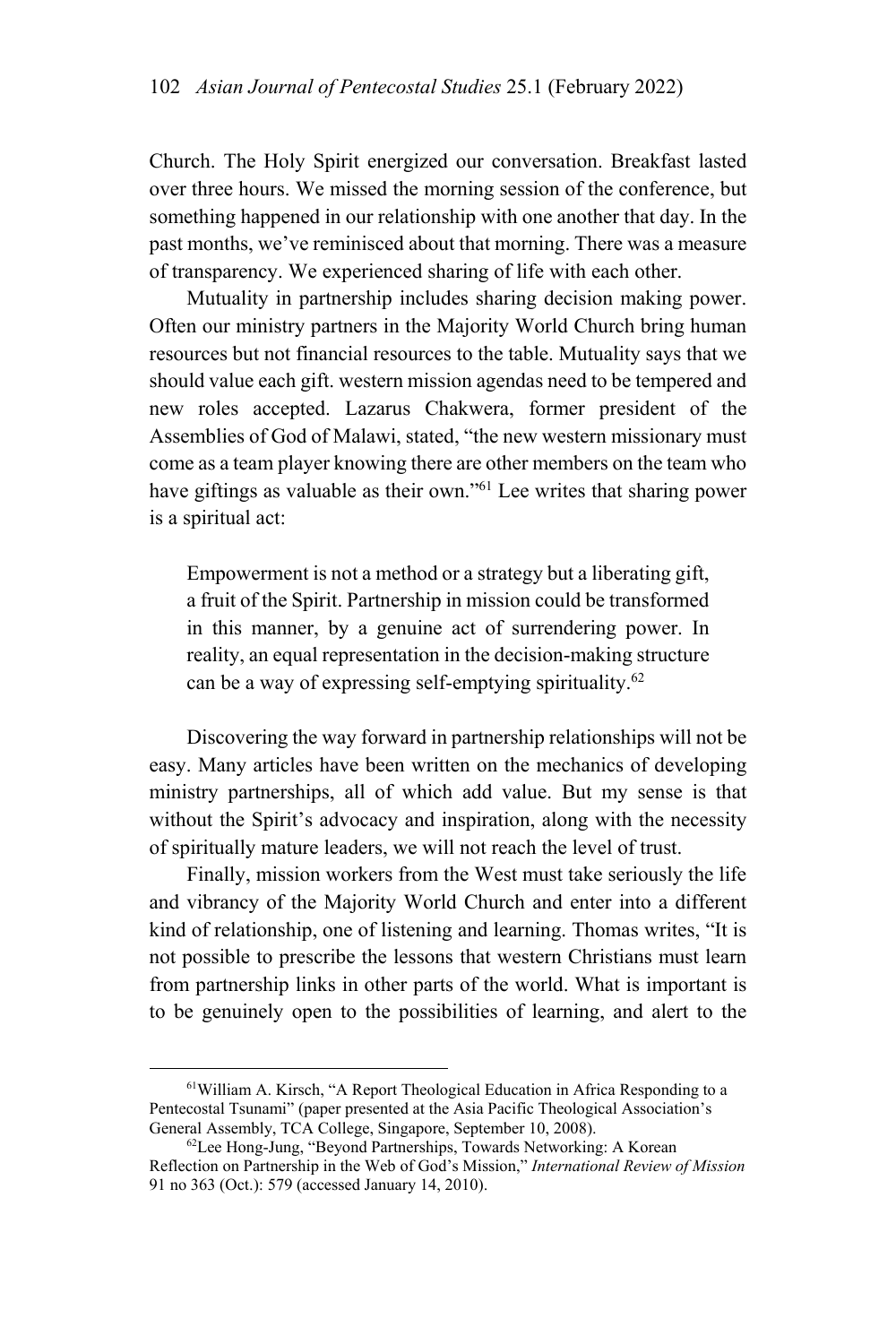possibilities of doing so, as well as prepared for some of the outcomes to be unexpected."<sup>63</sup> I believe we will learn about community and sharing life. Our bias toward individuality and our cultural ethnocentricity will be tempered and we will learn the strengths that come from interdependency. Many years ago, Max Warren described the New Testament church as "an adventure in partnership."64 The way forward will involve returning to a Biblical foundation found in the shared life of *koinonia,* being open to and welcoming the Holy Spirit as the initiator and sustainer of partnerships, seeking deeper covenant relationships with ministry colleagues, and in being willing to learn from the strengths of the host church. Thomas writes and I believe that the new things to emerge from partnership links will depend largely on the pains and patience that western Christians are willing to expend on learning together with believers from other cultures. Another African nation builder, Kenneth Kaunda, put it this way, "The problem of sharing partnership with Europeans is that it is like sharing a small three-legged stool with someone who has a very big backside." For Western Christians, the challenge of partnership is to find better ways of sitting together with the world Church.<sup>65</sup>

This is a strategic moment in mission where the western church has the opportunity to renew our commitment to partnership.

 <sup>63</sup>Philip H.E. Thomas, "How Can Western Christians Learn from Partners in the World Church. International Review of Mission, Vol 92 no 366 Jul 2003, 391 (accessed

<sup>&</sup>lt;sup>64</sup>Max Warren, *Partnership: The Study of an Idea*, 52.<br><sup>65</sup>Philip H.E. Thomas, "How Can Western Christians Learn from Partners in the World Church," 392.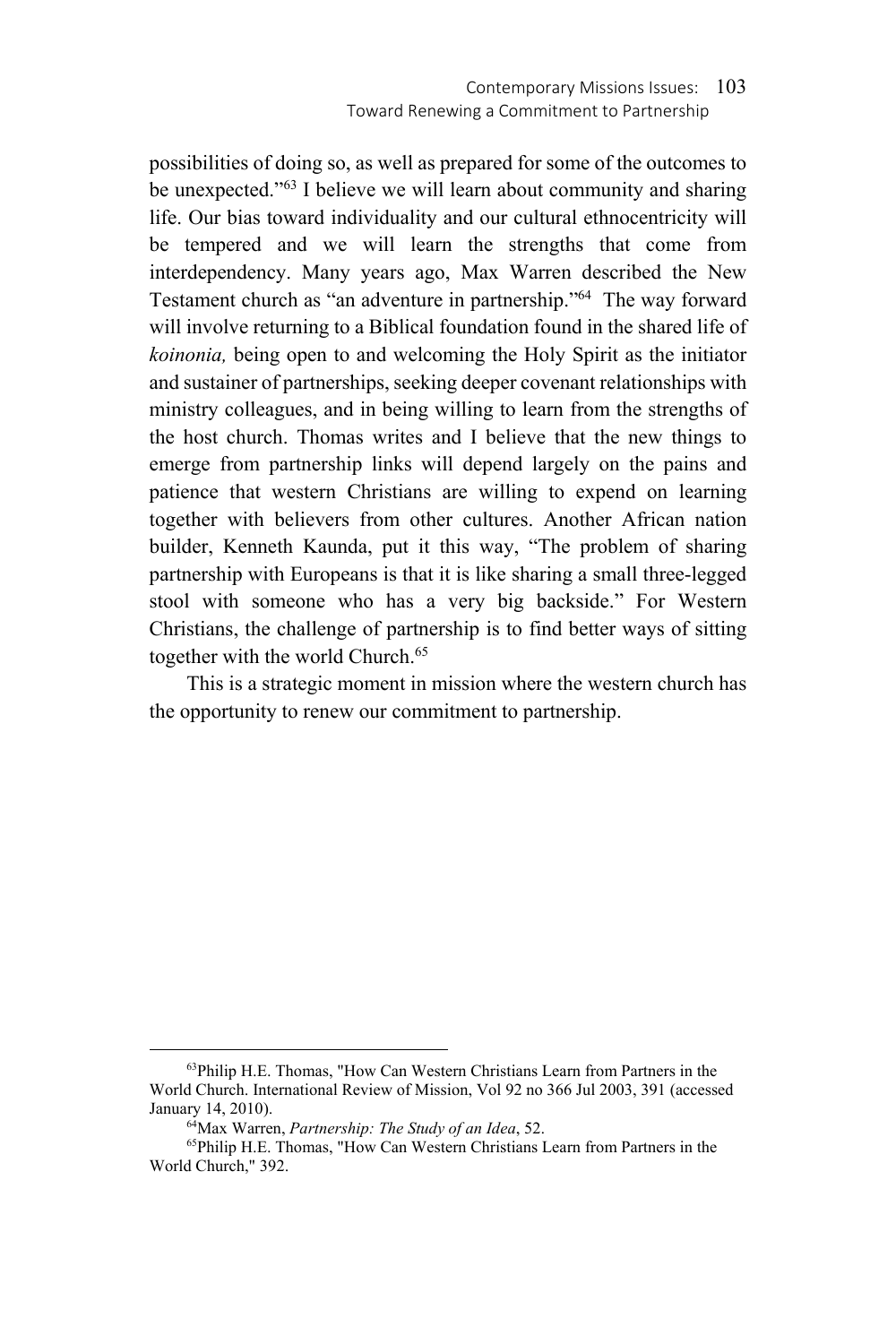### **Works Cited**

- Allen, Roland. *Missionary Methods, St. Paul's or Ours?* Grand Rapids: William B. Eerdmans Publishing, 1962.
- Barclay, William. *New Testament Words.* Philadelphia: The Westminster Press, 1974.
- Daniels, Gene. *Searching for the Indigenous Church: A Missionary Pilgrimage.* Pasadena, CA: William Carey Library, 2005.
- Douglas, J.D., ed. *Proclaim Christ Till He Comes*. Minneapolis: World Wide Publications, 1990.

Funkschmidt, Kai. "New Models of Mission Relationship and Partnership." *International Review of Mission,* 91 no 363 (Oct. 2002), http://web.ebscohost.com/ ehost/detail? vid= 5&hid=7&sid=5494ecf5-e4cc-4ab1-bc10-1ecb3cd198eb%40 sessionmgr9&b data=Jn NpdGU9ZWhvc3Qtb Gl2ZQ%3d%3 d#db=afh&AN=8990960 (accessed January 14, 2010).

- Jenkins, Philip. *The Next Christendom: The Coming of Global Christianity.* New York: Oxford University Press, 2002.
- Johnson, Ros. "Cutting out the Middleman: Mission and the Local Church in a Globalised Postmodern World" in *One World or Many: The Impact of Globalization on Mission,* ed. Richard Tiplady. Pasadena, CA: William Carey Library, 2003.
- Kirk, J. Andrew. *What is Mission: Theological Explorations.*  Minneapolis: Fortress Press, 2000.
- Kirsch, William A. "A Report Theological Education in Africa Responding to a Pentecostal Tsunami." (paper presented at the Asia Pacific Theological Association's General Assembly, TCA College, Singapore, September 10, 2008).
- Kittel, Gerhard Kittel, ed. and Geoffrey Bromily, transl. *Theological Dictionary of the New Testament.* Vol. 3, s.v. "Koinonia." Grand Rapids: William B. Eerdmans, 1965.
- Kruis, Stanley D. "Ecclesiological Assumptions and International Mission Partnerships: A Philippine Case Study." (PhD diss., Fuller Theological Seminary, 2009), 5. In ProQuest dissertations and Theses, http://proquest.umi.com/pqdweb?index=0&did=1850 734041 &SrchMode=2&sid=2&Fmt=2 &VInst=PROD&VType= PQD&RQT=309 &VName=PQD&TS =1267349122&clientId= 68566 (accessed January 29, 2010).
- Lee, Hong-Jung. "Beyond Partnerships, Towards Networking: A Korean Reflection on Partnership in the Web of God's Mission", *International Review of Mission* 91 no 363 (Oct.): 578.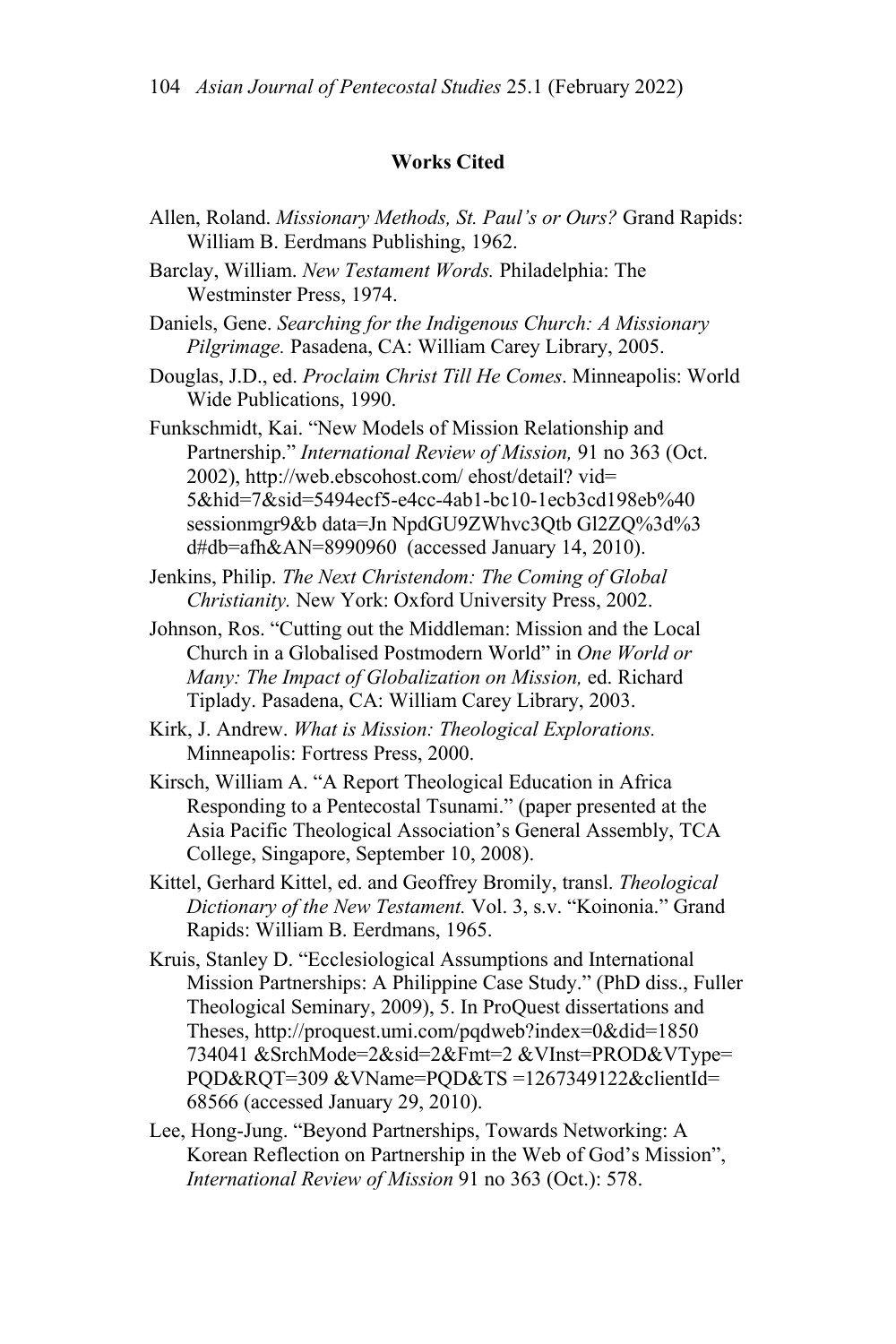http://web.ebscohost.com/ehost /detail?vid=5& hid=103&sid= 8e16624d-9cf4-47e7-8445-3d2530f2e206%40sessionmgr 113&bdata=JnNpd GU9ZWhvc3QtbGl2ZQ%3d%3d#db=rfh& AN= ATLA0001400855 (accessed January 14, 2010).

Lingenfelter, Sherwood G. *Leading Cross-Culturally: Covenant Relationships for Effective Christian Leadership*. Grand Rapids: Baker Academic, 2008.

\_\_\_\_\_\_\_\_. "Power Giving Leadership: Transformation for a Missional Church." In *Appropriate Christianity,* edited by Charles H. Kraft, 275-290. Pasadena: William Carey Library, 2005.

- Lord, Andrew. *Spirit Shaped Mission: A Holistic Charismatic Theology.* Waynesboro, GA: Authentic Press, 2005.
- Marsh, Colin. "Partnership in Mission: To Send or To Share?" International Review of Mission; Vol. 92 Issue 366 (July) http://web.ebscohost.com/ehost/detail?vid= 7&hid=1 03&sid=5494ecf5-e4cc-4ab1-bc10-1ecb3cd198eb%40session mgr9& bdata=JnN pdGU9Z Whvc3QtbGl2ZQ%3d%3d#db=afh& AN=10529579 (accessed on August 25, 2008).
- Rowell, John Rowell. *To Give or Not to Give: Rethinking Dependency, Restoring Generosity, & Redefining Sustainability.* Tyrone, GA: Authentic Publishing, 2006.
- Sanneh, Lamin. *Whose Religion is Christianity? The Gospel Beyond the West,* Grand Rapids: Wm. B. Eerdmans Publishing, 2003.
- Sookhdeo, Patrick. "Cultural Issues in Partnership in Mission." In *Kingdom Partnerships for Synergy in Missions,* edited by William D. Taylor, Pasadena: William Carey Library, 1994.
- Stamoolis, James J. "The Former Soviet Union and Central Asia: Mission in the 21st Century." In *Mission at the Dawn of the 21st Century*, edited by Paul Varo Martinson, Minneapolis: Kirk House Publishers, 1999.
- Swift, Robert C. "The Theme and Structure of Philippians." *Bibliotheca sacra*, 141 no 563 (July-September) http://web.ebscohost. com/ehost/detail?vid=12&hid=103 &sid=549 4ecf5-e4cc-4ab1 bc10-1ecb3cd198eb%40sessionmgr9&bdata=JnNpdG U9ZWhvc 3QtbG l2ZQ%3d%3d#db=rfh&AN=ATLA0000925173 (accessed on February 27, 2010).
- Tennent, Timothy C. *Theology in the Context of World Christianity.*  Grand Rapids: Zondervan, 2007.
- Thomas, Philip H.E. "How Can Western Christians Learn from Partners in the World Church."